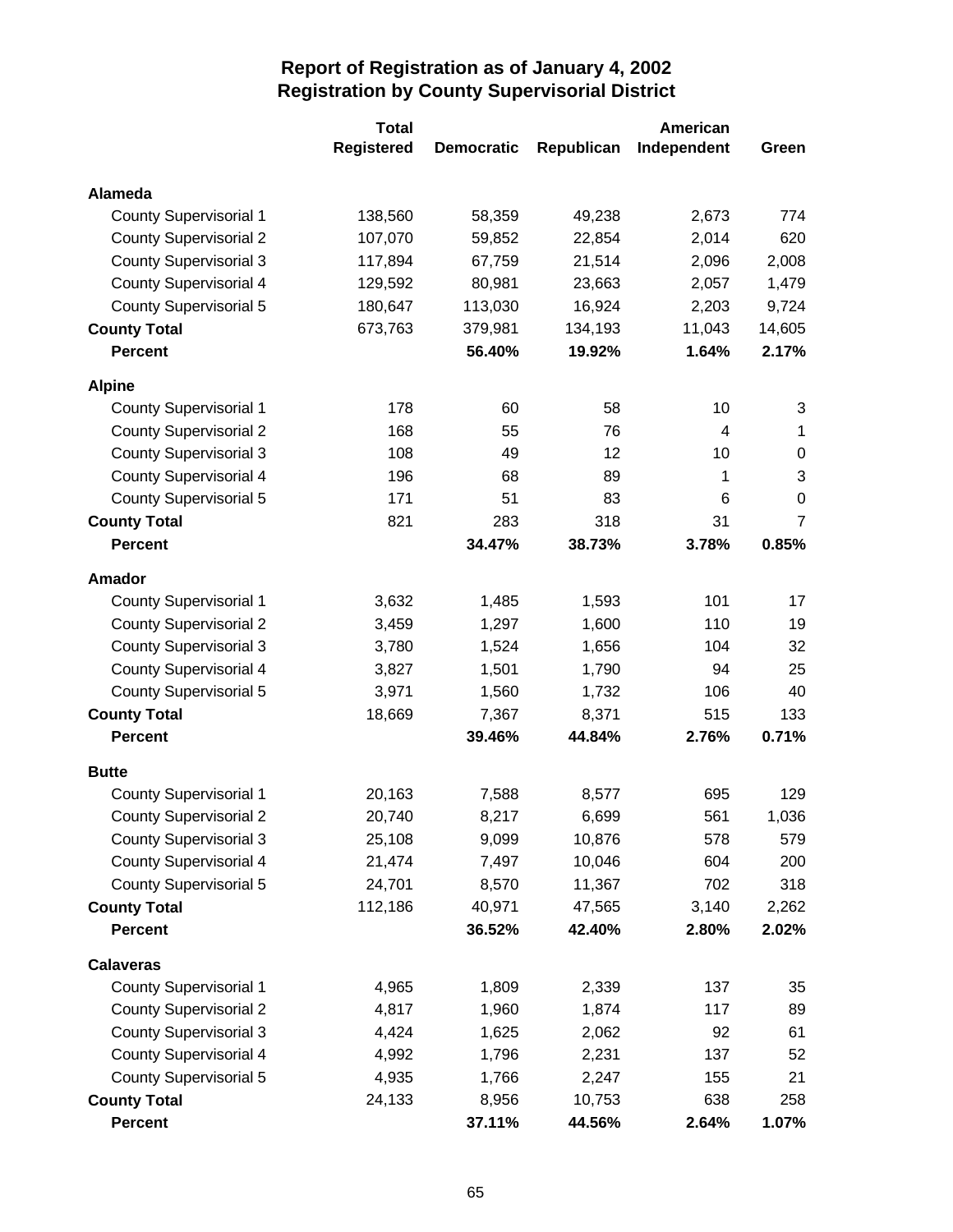|                               |                |                    |               |                      | <b>Declined to</b> |
|-------------------------------|----------------|--------------------|---------------|----------------------|--------------------|
|                               | Libertarian    | <b>Natural Law</b> | <b>Reform</b> | <b>Miscellaneous</b> | <b>State</b>       |
| <b>Alameda</b>                |                |                    |               |                      |                    |
| <b>County Supervisorial 1</b> | 765            | 107                | 409           | 1,175                | 25,060             |
| <b>County Supervisorial 2</b> | 536            | 243                | 328           | 1,252                | 19,371             |
| <b>County Supervisorial 3</b> | 598            | 355                | 262           | 1,620                | 21,682             |
| <b>County Supervisorial 4</b> | 522            | 827                | 371           | 1,593                | 18,099             |
| <b>County Supervisorial 5</b> | 1,084          | 826                | 310           | 3,329                | 33,217             |
| <b>County Total</b>           | 3,505          | 2,358              | 1,680         | 8,969                | 117,429            |
| <b>Percent</b>                | 0.52%          | 0.35%              | 0.25%         | 1.33%                | 17.43%             |
| <b>Alpine</b>                 |                |                    |               |                      |                    |
| <b>County Supervisorial 1</b> | $\overline{2}$ | 1                  | 3             | 1                    | 40                 |
| <b>County Supervisorial 2</b> | 0              | 0                  | 3             | 0                    | 29                 |
| <b>County Supervisorial 3</b> | 0              | 0                  | $\Omega$      | 1                    | 36                 |
| <b>County Supervisorial 4</b> | 5              | 0                  | 0             | 1                    | 29                 |
| <b>County Supervisorial 5</b> | 1              | $\Omega$           | $\Omega$      | 0                    | 30                 |
| <b>County Total</b>           | 8              | 1                  | 6             | 3                    | 164                |
| <b>Percent</b>                | 0.97%          | 0.12%              | 0.73%         | 0.37%                | 19.98%             |
| Amador                        |                |                    |               |                      |                    |
| <b>County Supervisorial 1</b> | 25             | 1                  | 20            | 43                   | 347                |
| <b>County Supervisorial 2</b> | 27             | 4                  | 19            | 52                   | 331                |
| <b>County Supervisorial 3</b> | 21             | 2                  | 29            | 50                   | 362                |
| <b>County Supervisorial 4</b> | 22             | 6                  | 15            | 38                   | 336                |
| <b>County Supervisorial 5</b> | 37             | 1                  | 27            | 60                   | 408                |
| <b>County Total</b>           | 132            | 14                 | 110           | 243                  | 1,784              |
| <b>Percent</b>                | 0.71%          | 0.07%              | 0.59%         | 1.30%                | 9.56%              |
| <b>Butte</b>                  |                |                    |               |                      |                    |
| <b>County Supervisorial 1</b> | 117            | 23                 | 68            | 220                  | 2,746              |
| <b>County Supervisorial 2</b> | 216            | 11                 | 42            | 302                  | 3,656              |
| <b>County Supervisorial 3</b> | 165            | 18                 | 62            | 238                  | 3,493              |
| <b>County Supervisorial 4</b> | 145            | 14                 | 35            | 168                  | 2,765              |
| <b>County Supervisorial 5</b> | 167            | 12                 | 101           | 282                  | 3,182              |
| <b>County Total</b>           | 810            | 78                 | 308           | 1,210                | 15,842             |
| <b>Percent</b>                | 0.72%          | 0.07%              | 0.27%         | 1.08%                | 14.12%             |
| <b>Calaveras</b>              |                |                    |               |                      |                    |
| <b>County Supervisorial 1</b> | 60             | 5                  | 20            | 7                    | 553                |
| <b>County Supervisorial 2</b> | 80             | 28                 | 34            | 29                   | 606                |
| <b>County Supervisorial 3</b> | 55             | 0                  | 22            | 28                   | 479                |
| <b>County Supervisorial 4</b> | 114            | 4                  | 27            | 33                   | 598                |
| <b>County Supervisorial 5</b> | 57             | $\overline{2}$     | 23            | 18                   | 646                |
| <b>County Total</b>           | 366            | 39                 | 126           | 115                  | 2,882              |
| Percent                       | 1.52%          | 0.16%              | 0.52%         | 0.48%                | 11.94%             |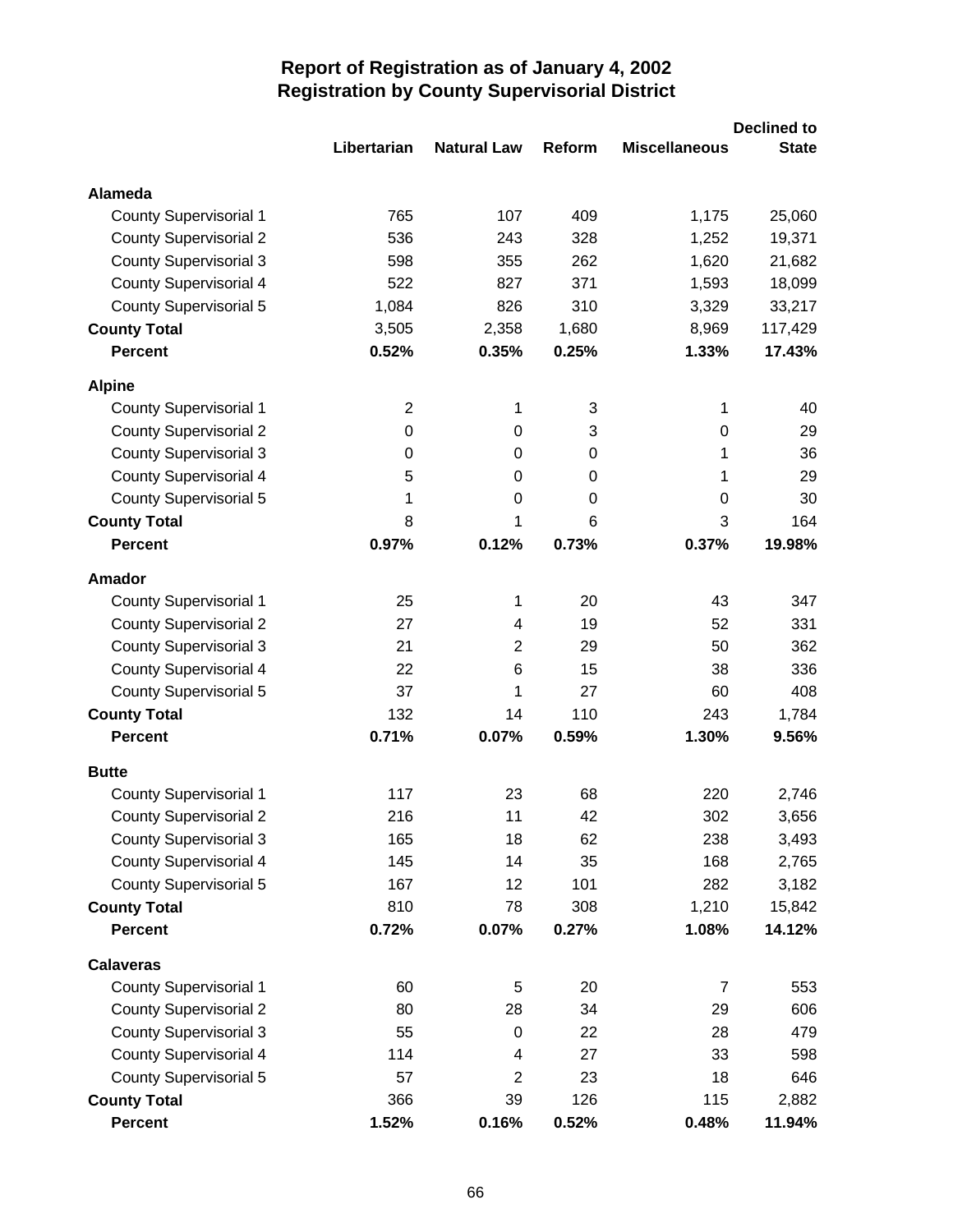|                               | <b>Total</b>      |                   |            | <b>American</b> |                         |
|-------------------------------|-------------------|-------------------|------------|-----------------|-------------------------|
|                               | <b>Registered</b> | <b>Democratic</b> | Republican | Independent     | Green                   |
| Colusa                        |                   |                   |            |                 |                         |
| <b>County Supervisorial 1</b> | 1,324             | 545               | 565        | 37              | $\overline{2}$          |
| <b>County Supervisorial 2</b> | 1,663             | 699               | 739        | 40              | $\mathbf{1}$            |
| <b>County Supervisorial 3</b> | 1,065             | 437               | 456        | 40              | $\overline{2}$          |
| <b>County Supervisorial 4</b> | 1,638             | 686               | 698        | 48              | $\overline{\mathbf{4}}$ |
| <b>County Supervisorial 5</b> | 1,723             | 641               | 849        | 34              | 9                       |
| <b>County Total</b>           | 7,413             | 3,008             | 3,307      | 199             | 18                      |
| <b>Percent</b>                |                   | 40.58%            | 44.61%     | 2.68%           | 0.24%                   |
| <b>Contra Costa</b>           |                   |                   |            |                 |                         |
| <b>County Supervisorial 1</b> | 77,057            | 52,244            | 10,269     | 1,069           | 1,584                   |
| <b>County Supervisorial 2</b> | 106,317           | 49,681            | 37,095     | 1,689           | 996                     |
| <b>County Supervisorial 3</b> | 114,234           | 40,093            | 53,884     | 1,878           | 574                     |
| <b>County Supervisorial 4</b> | 94,851            | 44,421            | 32,126     | 1,816           | 772                     |
| County Supervisorial 5        | 84,784            | 49,195            | 20,975     | 1,923           | 302                     |
| <b>County Total</b>           | 477,243           | 235,634           | 154,349    | 8,375           | 4,228                   |
| <b>Percent</b>                |                   | 49.37%            | 32.34%     | 1.75%           | 0.89%                   |
| <b>Del Norte</b>              |                   |                   |            |                 |                         |
| <b>County Supervisorial 1</b> | 1,839             | 764               | 674        | 63              | 16                      |
| <b>County Supervisorial 2</b> | 2,082             | 835               | 721        | 75              | 22                      |
| <b>County Supervisorial 3</b> | 2,557             | 994               | 1,052      | 67              | 16                      |
| <b>County Supervisorial 4</b> | 2,582             | 918               | 1,110      | 86              | 17                      |
| <b>County Supervisorial 5</b> | 2,648             | 1,073             | 1,022      | 85              | 29                      |
| <b>County Total</b>           | 11,708            | 4,584             | 4,579      | 376             | 100                     |
| <b>Percent</b>                |                   | 39.15%            | 39.11%     | 3.21%           | 0.85%                   |
| <b>El Dorado</b>              |                   |                   |            |                 |                         |
| <b>County Supervisorial 1</b> | 17,751            | 5,049             | 9,968      | 327             | 75                      |
| <b>County Supervisorial 2</b> | 19,772            | 6,665             | 9,544      | 502             | 182                     |
| <b>County Supervisorial 3</b> | 18,170            | 6,752             | 8,028      | 544             | 172                     |
| <b>County Supervisorial 4</b> | 19,854            | 6,433             | 9,845      | 491             | 184                     |
| <b>County Supervisorial 5</b> | 13,966            | 5,547             | 4,640      | 448             | 266                     |
| <b>County Total</b>           | 89,513            | 30,446            | 42,025     | 2,312           | 879                     |
| <b>Percent</b>                |                   | 34.01%            | 46.95%     | 2.58%           | 0.98%                   |
| <b>Fresno</b>                 |                   |                   |            |                 |                         |
| County Supervisorial 1        | 53,565            | 25,492            | 20,896     | 1,089           | 176                     |
| <b>County Supervisorial 2</b> | 87,177            | 30,254            | 45,705     | 1,417           | 423                     |
| <b>County Supervisorial 3</b> | 46,421            | 23,500            | 16,168     | 897             | 346                     |
| <b>County Supervisorial 4</b> | 48,538            | 22,358            | 20,252     | 872             | 101                     |
| County Supervisorial 5        | 76,082            | 27,412            | 38,128     | 1,555           | 331                     |
| <b>County Total</b>           | 311,783           | 129,016           | 141,149    | 5,830           | 1,377                   |
| <b>Percent</b>                |                   | 41.38%            | 45.27%     | 1.87%           | 0.44%                   |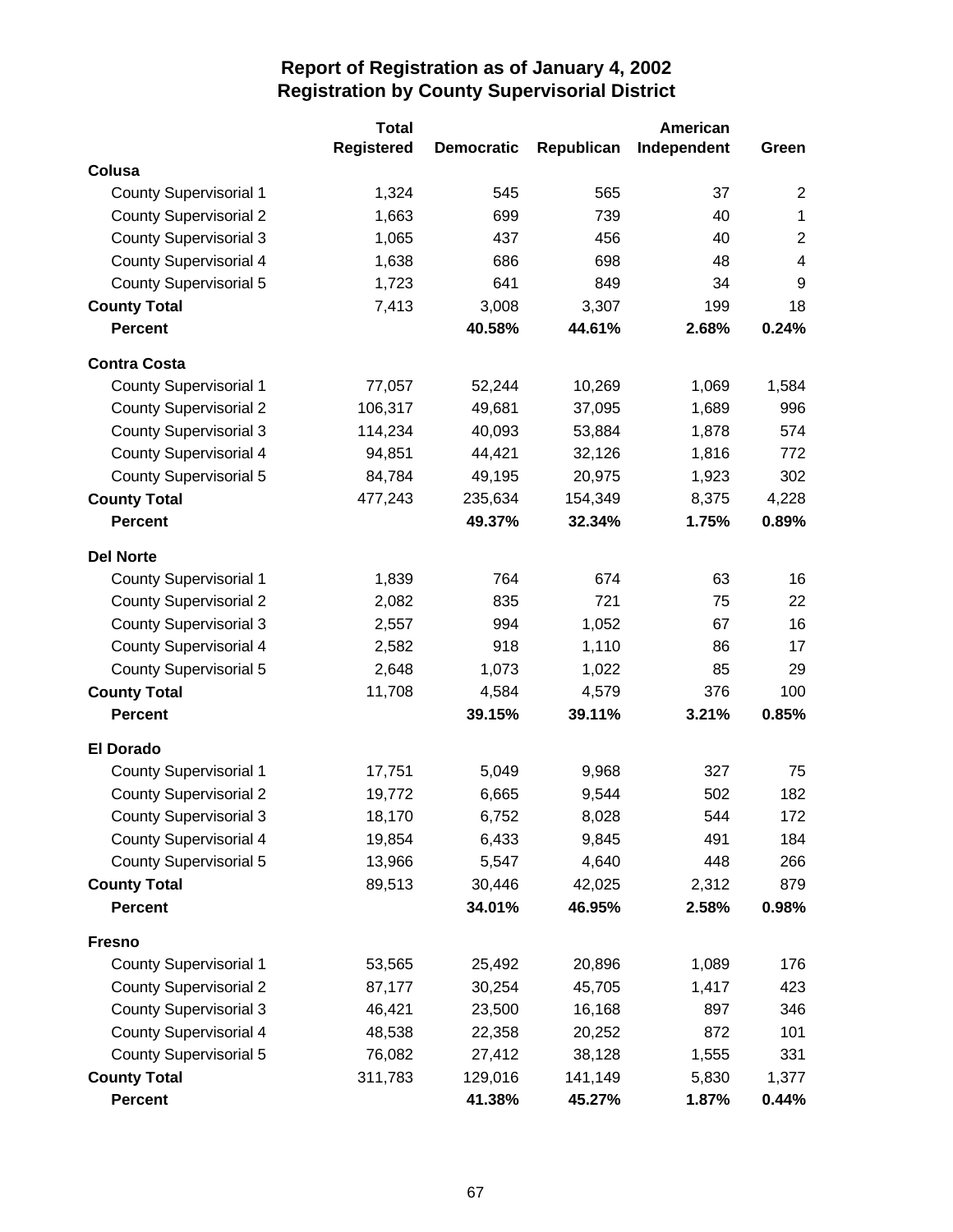|                               |                |                    |                |                      | <b>Declined to</b> |
|-------------------------------|----------------|--------------------|----------------|----------------------|--------------------|
|                               | Libertarian    | <b>Natural Law</b> | Reform         | <b>Miscellaneous</b> | <b>State</b>       |
| Colusa                        |                |                    |                |                      |                    |
| <b>County Supervisorial 1</b> | 8              | 0                  | 3              | $\overline{2}$       | 162                |
| <b>County Supervisorial 2</b> | 8              | $\boldsymbol{0}$   | 6              | 8                    | 162                |
| <b>County Supervisorial 3</b> | $\overline{2}$ | 1                  | 0              | 3                    | 124                |
| <b>County Supervisorial 4</b> | 6              | 1                  | 5              | 4                    | 186                |
| <b>County Supervisorial 5</b> | 12             | 1                  | $\overline{4}$ | 12                   | 161                |
| <b>County Total</b>           | 36             | 3                  | 18             | 29                   | 795                |
| <b>Percent</b>                | 0.49%          | 0.04%              | 0.24%          | 0.39%                | 10.72%             |
| <b>Contra Costa</b>           |                |                    |                |                      |                    |
| <b>County Supervisorial 1</b> | 314            | 343                | 238            | 3,582                | 7,414              |
| <b>County Supervisorial 2</b> | 524            | 213                | 497            | 3,542                | 12,080             |
| <b>County Supervisorial 3</b> | 517            | 154                | 362            | 3,615                | 13,157             |
| <b>County Supervisorial 4</b> | 592            | 232                | 421            | 3,421                | 11,050             |
| <b>County Supervisorial 5</b> | 362            | 116                | 240            | 3,299                | 8,372              |
| <b>County Total</b>           | 2,309          | 1,058              | 1,758          | 17,459               | 52,073             |
| <b>Percent</b>                | 0.48%          | 0.22%              | 0.37%          | 3.66%                | 10.91%             |
| <b>Del Norte</b>              |                |                    |                |                      |                    |
| <b>County Supervisorial 1</b> | 11             | $\overline{2}$     | 13             | 11                   | 285                |
| <b>County Supervisorial 2</b> | 12             | 1                  | 13             | 21                   | 382                |
| <b>County Supervisorial 3</b> | 21             | 1                  | 11             | 12                   | 383                |
| <b>County Supervisorial 4</b> | 11             | 1                  | 17             | 12                   | 410                |
| County Supervisorial 5        | 18             | 0                  | 17             | 13                   | 391                |
| <b>County Total</b>           | 73             | 5                  | 71             | 69                   | 1,851              |
| <b>Percent</b>                | 0.62%          | 0.04%              | 0.61%          | 0.59%                | 15.81%             |
| <b>El Dorado</b>              |                |                    |                |                      |                    |
| <b>County Supervisorial 1</b> | 103            | 8                  | 62             | 77                   | 2,082              |
| <b>County Supervisorial 2</b> | 166            | 8                  | 76             | 133                  | 2,496              |
| <b>County Supervisorial 3</b> | 123            | 18                 | 71             | 150                  | 2,312              |
| <b>County Supervisorial 4</b> | 150            | 10                 | 107            | 124                  | 2,510              |
| <b>County Supervisorial 5</b> | 121            | 31                 | 53             | 173                  | 2,687              |
| <b>County Total</b>           | 663            | 75                 | 369            | 657                  | 12,087             |
| <b>Percent</b>                | 0.74%          | 0.08%              | 0.41%          | 0.73%                | 13.50%             |
| <b>Fresno</b>                 |                |                    |                |                      |                    |
| <b>County Supervisorial 1</b> | 212            | 47                 | 169            | 187                  | 5,297              |
| <b>County Supervisorial 2</b> | 360            | 86                 | 190            | 147                  | 8,595              |
| <b>County Supervisorial 3</b> | 231            | 60                 | 137            | 195                  | 4,887              |
| <b>County Supervisorial 4</b> | 143            | 52                 | 100            | 151                  | 4,509              |
| <b>County Supervisorial 5</b> | 341            | 64                 | 198            | 181                  | 7,872              |
| <b>County Total</b>           | 1,287          | 309                | 794            | 861                  | 31,160             |
| <b>Percent</b>                | 0.41%          | 0.10%              | 0.25%          | 0.28%                | 9.99%              |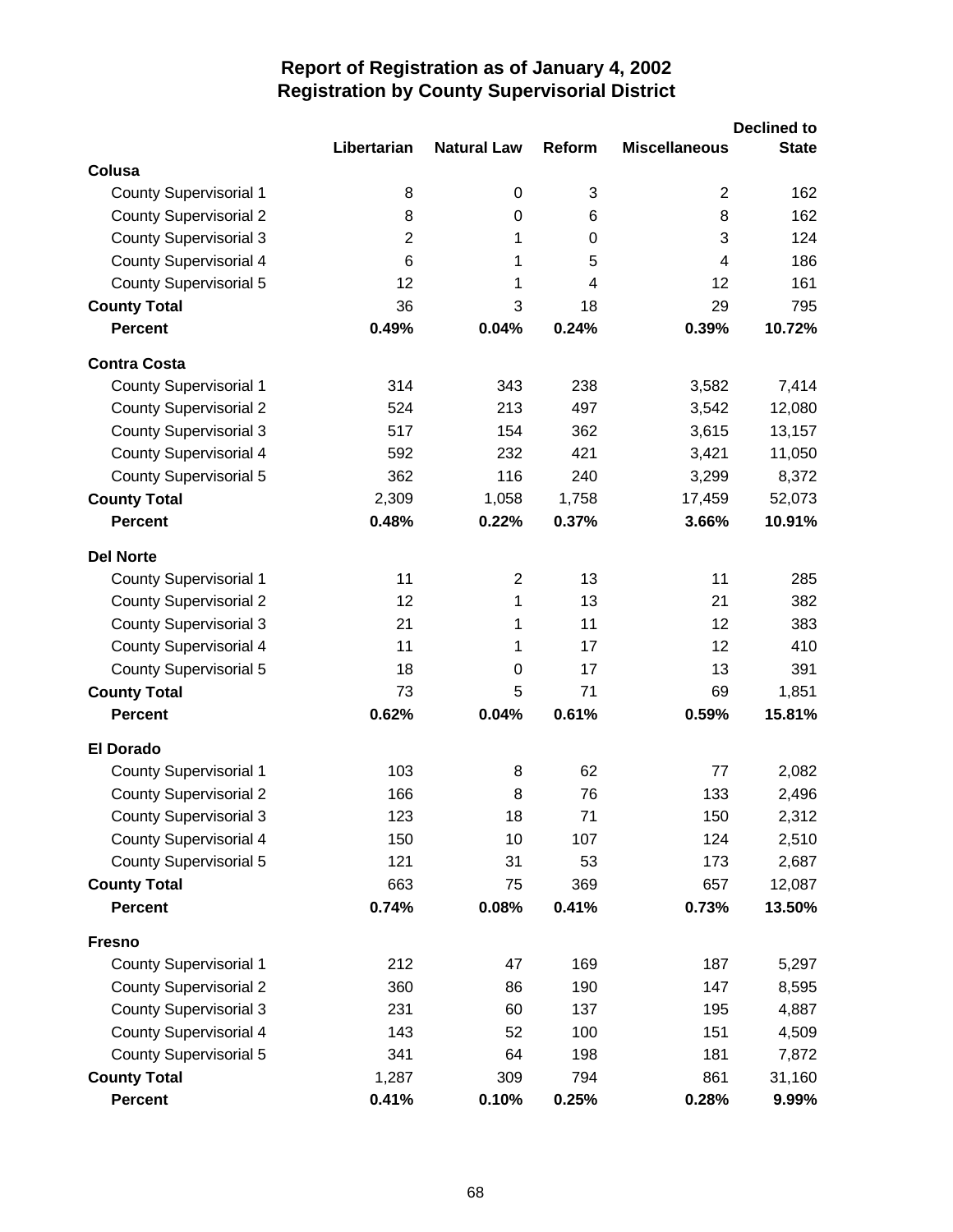|                               | <b>Total</b>      |                   |            | American    |                         |
|-------------------------------|-------------------|-------------------|------------|-------------|-------------------------|
|                               | <b>Registered</b> | <b>Democratic</b> | Republican | Independent | Green                   |
| Glenn                         |                   |                   |            |             |                         |
| <b>County Supervisorial 1</b> | 2,270             | 831               | 1,032      | 72          | 8                       |
| <b>County Supervisorial 2</b> | 2,217             | 824               | 1,031      | 56          | $\overline{7}$          |
| <b>County Supervisorial 3</b> | 2,736             | 931               | 1,361      | 76          | $\overline{\mathbf{4}}$ |
| <b>County Supervisorial 4</b> | 2,297             | 860               | 994        | 67          | 5                       |
| <b>County Supervisorial 5</b> | 2,009             | 823               | 915        | 40          | 9                       |
| <b>County Total</b>           | 11,529            | 4,269             | 5,333      | 311         | 33                      |
| <b>Percent</b>                |                   | 37.03%            | 46.26%     | 2.70%       | 0.29%                   |
| Humboldt                      |                   |                   |            |             |                         |
| <b>County Supervisorial 1</b> | 14,456            | 5,760             | 5,785      | 323         | 419                     |
| <b>County Supervisorial 2</b> | 14,781            | 6,194             | 5,203      | 412         | 650                     |
| <b>County Supervisorial 3</b> | 15,484            | 6,432             | 3,202      | 300         | 2,273                   |
| <b>County Supervisorial 4</b> | 12,302            | 5,419             | 3,701      | 338         | 569                     |
| County Supervisorial 5        | 15,071            | 6,747             | 4,393      | 410         | 896                     |
| <b>County Total</b>           | 72,094            | 30,552            | 22,284     | 1,783       | 4,807                   |
| <b>Percent</b>                |                   | 42.38%            | 30.91%     | 2.47%       | 6.67%                   |
| Imperial                      |                   |                   |            |             |                         |
| <b>County Supervisorial 1</b> | 10,187            | 6,628             | 1,405      | 164         | 32                      |
| <b>County Supervisorial 2</b> | 8,919             | 4,270             | 3,012      | 185         | 18                      |
| <b>County Supervisorial 3</b> | 8,825             | 4,127             | 3,030      | 216         | 16                      |
| <b>County Supervisorial 4</b> | 9,194             | 4,449             | 3,233      | 221         | 16                      |
| <b>County Supervisorial 5</b> | 8,781             | 4,991             | 2,236      | 228         | 18                      |
| <b>County Total</b>           | 45,906            | 24,465            | 12,916     | 1,014       | 100                     |
| <b>Percent</b>                |                   | 53.29%            | 28.14%     | 2.21%       | 0.22%                   |
| Inyo                          |                   |                   |            |             |                         |
| <b>County Supervisorial 1</b> | 2,239             | 664               | 1,258      | 42          | 18                      |
| <b>County Supervisorial 2</b> | 1,860             | 622               | 867        | 60          | 30                      |
| <b>County Supervisorial 3</b> | 2,415             | 764               | 1,239      | 70          | 12                      |
| <b>County Supervisorial 4</b> | 1,936             | 664               | 925        | 50          | 10                      |
| County Supervisorial 5        | 1,709             | 743               | 579        | 76          | 18                      |
| <b>County Total</b>           | 10,159            | 3,457             | 4,868      | 298         | 88                      |
| <b>Percent</b>                |                   | 34.03%            | 47.92%     | 2.93%       | 0.87%                   |
| Kern                          |                   |                   |            |             |                         |
| County Supervisorial 1        | 52,411            | 20,802            | 23,216     | 1,487       | 120                     |
| <b>County Supervisorial 2</b> | 55,460            | 19,256            | 26,527     | 1,758       | 146                     |
| <b>County Supervisorial 3</b> | 63,348            | 20,889            | 33,468     | 1,773       | 177                     |
| County Supervisorial 4        | 63,010            | 19,401            | 34,649     | 1,626       | 160                     |
| County Supervisorial 5        | 34,269            | 19,127            | 9,796      | 1,046       | 84                      |
| <b>County Total</b>           | 268,498           | 99,475            | 127,656    | 7,690       | 687                     |
| <b>Percent</b>                |                   | 37.05%            | 47.54%     | 2.86%       | 0.26%                   |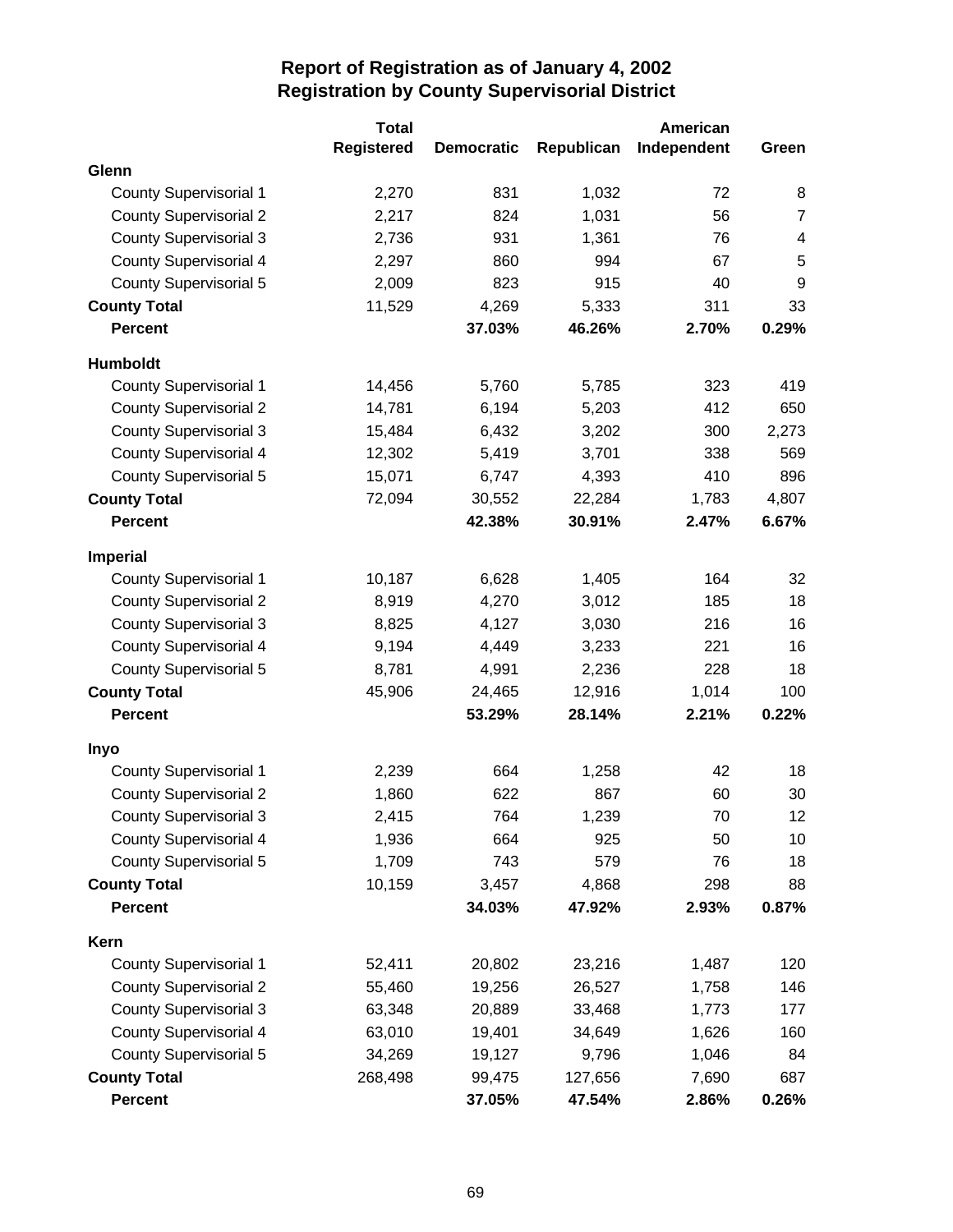|                               | Libertarian    | <b>Natural Law</b> | Reform         | <b>Miscellaneous</b> | <b>Declined to</b><br><b>State</b> |
|-------------------------------|----------------|--------------------|----------------|----------------------|------------------------------------|
| Glenn                         |                |                    |                |                      |                                    |
| <b>County Supervisorial 1</b> | 10             | $\overline{2}$     | 4              | 10                   | 301                                |
| <b>County Supervisorial 2</b> | 11             | 3                  | 5              | 7                    | 273                                |
| <b>County Supervisorial 3</b> | 12             | 3                  | 4              | 12                   | 333                                |
| <b>County Supervisorial 4</b> | 6              | $\overline{2}$     | 5              | 23                   | 335                                |
| <b>County Supervisorial 5</b> | $\overline{7}$ | $\overline{0}$     | 1              | 9                    | 205                                |
| <b>County Total</b>           | 46             | 10                 | 19             | 61                   | 1,447                              |
| <b>Percent</b>                | 0.40%          | 0.09%              | 0.16%          | 0.53%                | 12.55%                             |
| <b>Humboldt</b>               |                |                    |                |                      |                                    |
| <b>County Supervisorial 1</b> | 108            | 5                  | 74             | 68                   | 1,914                              |
| <b>County Supervisorial 2</b> | 141            | 14                 | 35             | 94                   | 2,038                              |
| <b>County Supervisorial 3</b> | 203            | 20                 | 49             | 110                  | 2,895                              |
| <b>County Supervisorial 4</b> | 140            | 16                 | 65             | 109                  | 1,945                              |
| <b>County Supervisorial 5</b> | 146            | 14                 | 40             | 107                  | 2,318                              |
| <b>County Total</b>           | 738            | 69                 | 263            | 488                  | 11,110                             |
| <b>Percent</b>                | 1.02%          | 0.10%              | 0.36%          | 0.68%                | 15.41%                             |
| Imperial                      |                |                    |                |                      |                                    |
| <b>County Supervisorial 1</b> | 47             | 25                 | $\overline{7}$ | 112                  | 1,767                              |
| <b>County Supervisorial 2</b> | 39             | 11                 | $\overline{7}$ | 89                   | 1,288                              |
| <b>County Supervisorial 3</b> | 34             | 19                 | 8              | 95                   | 1,280                              |
| <b>County Supervisorial 4</b> | 33             | 9                  | 40             | 79                   | 1,114                              |
| <b>County Supervisorial 5</b> | 40             | 11                 | 15             | 94                   | 1,148                              |
| <b>County Total</b>           | 193            | 75                 | 77             | 469                  | 6,597                              |
| <b>Percent</b>                | 0.42%          | 0.16%              | 0.17%          | 1.02%                | 14.37%                             |
| <b>Inyo</b>                   |                |                    |                |                      |                                    |
| <b>County Supervisorial 1</b> | 12             | $\overline{2}$     | 5              | 17                   | 221                                |
| <b>County Supervisorial 2</b> | 12             | $\overline{2}$     | 3              | 16                   | 248                                |
| <b>County Supervisorial 3</b> | 9              | 1                  | $\overline{c}$ | 21                   | 297                                |
| <b>County Supervisorial 4</b> | 11             | 1                  | 5              | 12                   | 258                                |
| <b>County Supervisorial 5</b> | 17             | 1                  | 5              | 20                   | 250                                |
| <b>County Total</b>           | 61             | $\overline{7}$     | 20             | 86                   | 1,274                              |
| <b>Percent</b>                | 0.60%          | 0.07%              | 0.20%          | 0.85%                | 12.54%                             |
| Kern                          |                |                    |                |                      |                                    |
| <b>County Supervisorial 1</b> | 357            | 46                 | 142            | 194                  | 6,047                              |
| <b>County Supervisorial 2</b> | 327            | 63                 | 273            | 191                  | 6,919                              |
| <b>County Supervisorial 3</b> | 359            | 53                 | 235            | 172                  | 6,222                              |
| <b>County Supervisorial 4</b> | 354            | 60                 | 197            | 128                  | 6,435                              |
| County Supervisorial 5        | 215            | 60                 | 164            | 218                  | 3,559                              |
| <b>County Total</b>           | 1,612          | 282                | 1,011          | 903                  | 29,182                             |
| Percent                       | 0.60%          | 0.11%              | 0.38%          | 0.34%                | 10.87%                             |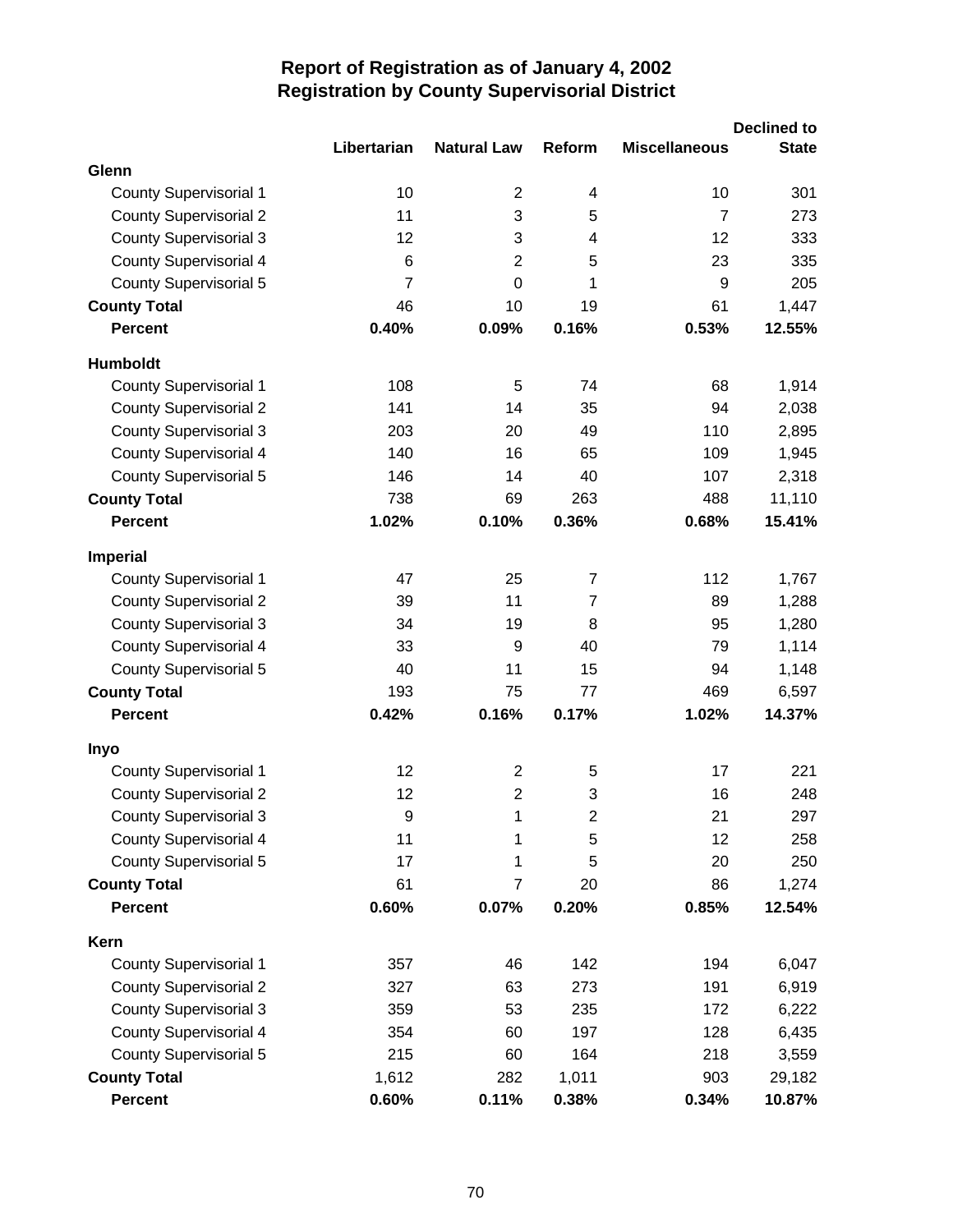|                               | <b>Total</b>      |                   |            | American    |                |
|-------------------------------|-------------------|-------------------|------------|-------------|----------------|
|                               | <b>Registered</b> | <b>Democratic</b> | Republican | Independent | Green          |
| <b>Kings</b>                  |                   |                   |            |             |                |
| <b>County Supervisorial 1</b> | 8,017             | 2,562             | 4,167      | 233         | 10             |
| <b>County Supervisorial 2</b> | 6,557             | 3,707             | 1,936      | 160         | 11             |
| <b>County Supervisorial 3</b> | 11,349            | 3,491             | 6,284      | 252         | 26             |
| <b>County Supervisorial 4</b> | 9,070             | 3,878             | 3,860      | 212         | 18             |
| <b>County Supervisorial 5</b> | 10,209            | 3,913             | 4,830      | 254         | 15             |
| <b>County Total</b>           | 45,202            | 17,551            | 21,077     | 1,111       | 80             |
| <b>Percent</b>                |                   | 38.83%            | 46.63%     | 2.46%       | 0.18%          |
| Lake                          |                   |                   |            |             |                |
| <b>County Supervisorial 1</b> | 6,008             | 2,698             | 2,070      | 181         | 110            |
| <b>County Supervisorial 2</b> | 5,313             | 3,055             | 1,251      | 179         | 50             |
| <b>County Supervisorial 3</b> | 6,456             | 3,166             | 1,952      | 231         | 74             |
| <b>County Supervisorial 4</b> | 6,520             | 2,624             | 2,638      | 184         | 96             |
| <b>County Supervisorial 5</b> | 6,509             | 2,803             | 2,422      | 171         | 94             |
| <b>County Total</b>           | 30,806            | 14,346            | 10,333     | 946         | 424            |
| <b>Percent</b>                |                   | 46.57%            | 33.54%     | 3.07%       | 1.38%          |
| Lassen                        |                   |                   |            |             |                |
| <b>County Supervisorial 1</b> | 2,999             | 1,123             | 1,170      | 138         | 17             |
| <b>County Supervisorial 2</b> | 2,924             | 1,045             | 1,104      | 133         | 19             |
| <b>County Supervisorial 3</b> | 3,112             | 981               | 1,499      | 121         | $\overline{7}$ |
| <b>County Supervisorial 4</b> | 2,748             | 869               | 1,372      | 84          | 18             |
| <b>County Supervisorial 5</b> | 2,535             | 894               | 1,019      | 135         | 4              |
| <b>County Total</b>           | 14,318            | 4,912             | 6,164      | 611         | 65             |
| <b>Percent</b>                |                   | 34.31%            | 43.05%     | 4.27%       | 0.45%          |
| <b>Los Angeles</b>            |                   |                   |            |             |                |
| County Supervisorial 1        | 606,293           | 370,047           | 115,486    | 10,662      | 2,911          |
| <b>County Supervisorial 2</b> | 745,225           | 519,186           | 92,014     | 11,832      | 4,761          |
| <b>County Supervisorial 3</b> | 928,041           | 498,422           | 227,662    | 16,446      | 8,866          |
| <b>County Supervisorial 4</b> | 909,922           | 420,224           | 313,182    | 16,585      | 4,940          |
| <b>County Supervisorial 5</b> | 972,953           | 391,676           | 394,515    | 18,279      | 5,343          |
| <b>County Total</b>           | 4,162,434         | 2,199,555         | 1,142,859  | 73,804      | 26,821         |
| <b>Percent</b>                |                   | 52.84%            | 27.46%     | 1.77%       | 0.64%          |
| <b>Madera</b>                 |                   |                   |            |             |                |
| <b>County Supervisorial 1</b> | 10,300            | 3,249             | 5,700      | 211         | 34             |
| <b>County Supervisorial 2</b> | 7,472             | 2,702             | 3,857      | 166         | 16             |
| <b>County Supervisorial 3</b> | 7,212             | 2,933             | 3,516      | 107         | 15             |
| <b>County Supervisorial 4</b> | 4,249             | 2,146             | 1,562      | 96          | $\overline{7}$ |
| <b>County Supervisorial 5</b> | 10,980            | 3,139             | 6,250      | 262         | 90             |
| <b>County Total</b>           | 40,213            | 14,169            | 20,885     | 842         | 162            |
| <b>Percent</b>                |                   | 35.23%            | 51.94%     | 2.09%       | 0.40%          |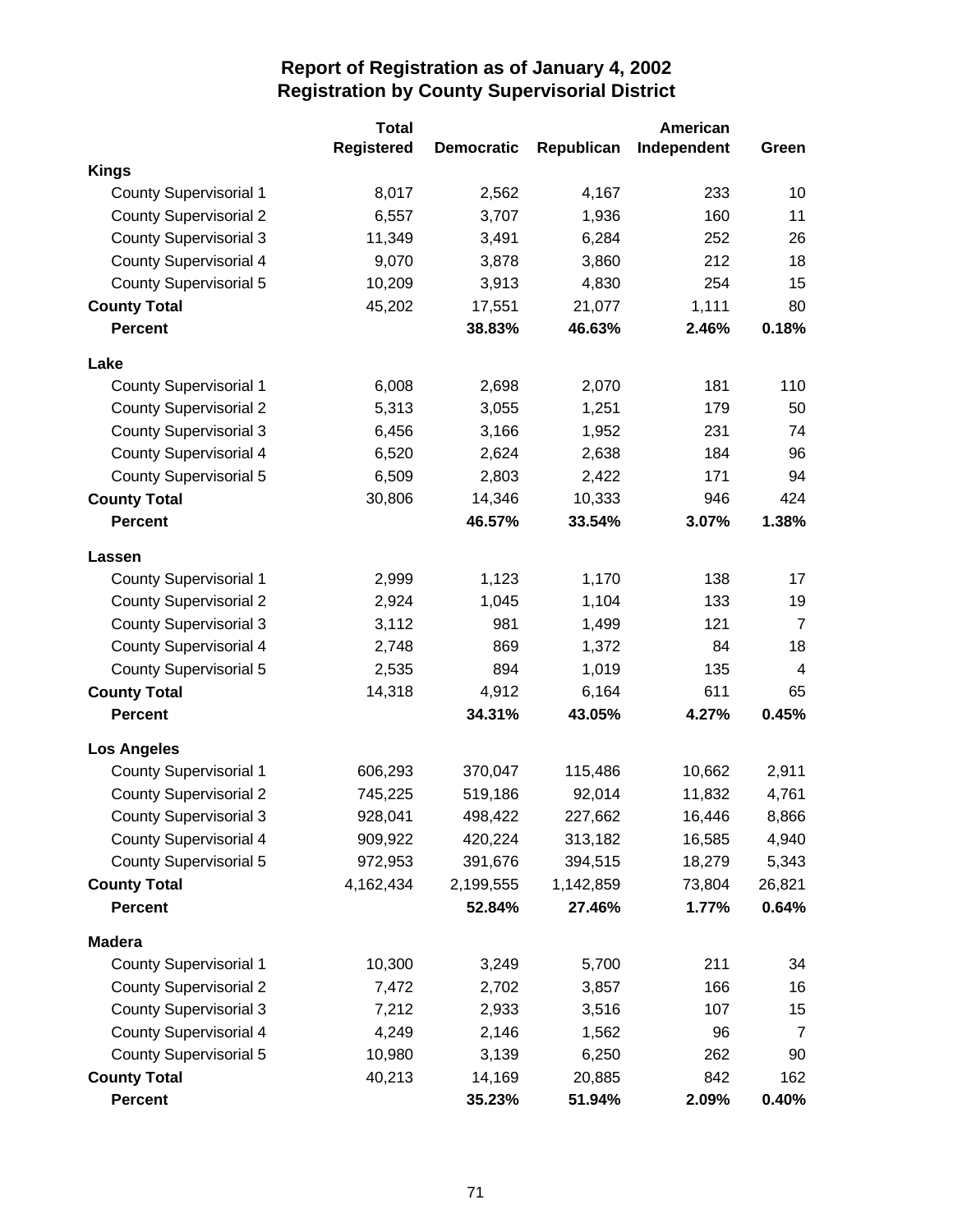|                               | Libertarian | <b>Natural Law</b> | Reform | <b>Miscellaneous</b> | <b>Declined to</b><br><b>State</b> |
|-------------------------------|-------------|--------------------|--------|----------------------|------------------------------------|
| <b>Kings</b>                  |             |                    |        |                      |                                    |
| <b>County Supervisorial 1</b> | 36          | 11                 | 13     | 13                   | 972                                |
| <b>County Supervisorial 2</b> | 14          | 10                 | 14     | 8                    | 697                                |
| <b>County Supervisorial 3</b> | 40          | 19                 | 22     | 25                   | 1,190                              |
| <b>County Supervisorial 4</b> | 14          | 12                 | 29     | 20                   | 1,027                              |
| County Supervisorial 5        | 31          | 12                 | 26     | 26                   | 1,102                              |
| <b>County Total</b>           | 135         | 64                 | 104    | 92                   | 4,988                              |
| <b>Percent</b>                | 0.30%       | 0.14%              | 0.23%  | 0.20%                | 11.03%                             |
| Lake                          |             |                    |        |                      |                                    |
| <b>County Supervisorial 1</b> | 47          | 9                  | 32     | 29                   | 832                                |
| <b>County Supervisorial 2</b> | 40          | 6                  | 27     | 27                   | 678                                |
| <b>County Supervisorial 3</b> | 51          | 10                 | 47     | 40                   | 885                                |
| <b>County Supervisorial 4</b> | 44          | 6                  | 40     | 18                   | 870                                |
| <b>County Supervisorial 5</b> | 51          | 8                  | 38     | 24                   | 898                                |
| <b>County Total</b>           | 233         | 39                 | 184    | 138                  | 4,163                              |
| <b>Percent</b>                | 0.76%       | 0.13%              | 0.60%  | 0.45%                | 13.51%                             |
| Lassen                        |             |                    |        |                      |                                    |
| <b>County Supervisorial 1</b> | 24          | 1                  | 20     | 14                   | 492                                |
| <b>County Supervisorial 2</b> | 23          | 4                  | 19     | 20                   | 557                                |
| <b>County Supervisorial 3</b> | 26          | 0                  | 13     | 10                   | 455                                |
| <b>County Supervisorial 4</b> | 3           | 1                  | 5      | 12                   | 384                                |
| <b>County Supervisorial 5</b> | 25          | 6                  | 15     | 21                   | 416                                |
| <b>County Total</b>           | 101         | 12                 | 72     | 77                   | 2,304                              |
| <b>Percent</b>                | 0.71%       | 0.08%              | 0.50%  | 0.54%                | 16.09%                             |
| <b>Los Angeles</b>            |             |                    |        |                      |                                    |
| <b>County Supervisorial 1</b> | 2,630       | 2,318              | 1,405  | 9,120                | 91,714                             |
| <b>County Supervisorial 2</b> | 2,690       | 11,545             | 3,073  | 9,241                | 90,883                             |
| <b>County Supervisorial 3</b> | 6,398       | 2,733              | 4,593  | 10,037               | 152,884                            |
| <b>County Supervisorial 4</b> | 4,949       | 3,803              | 3,314  | 9,679                | 133,246                            |
| <b>County Supervisorial 5</b> | 5,308       | 2,260              | 3,891  | 7,675                | 144,006                            |
| <b>County Total</b>           | 21,975      | 22,659             | 16,276 | 45,752               | 612,733                            |
| <b>Percent</b>                | 0.53%       | 0.54%              | 0.39%  | 1.10%                | 14.72%                             |
| <b>Madera</b>                 |             |                    |        |                      |                                    |
| <b>County Supervisorial 1</b> | 58          | 9                  | 39     | 31                   | 969                                |
| <b>County Supervisorial 2</b> | 27          | 7                  | 12     | 27                   | 658                                |
| <b>County Supervisorial 3</b> | 18          | 3                  | 11     | 33                   | 576                                |
| <b>County Supervisorial 4</b> | 9           | $\overline{7}$     | 4      | 28                   | 390                                |
| County Supervisorial 5        | 78          | 8                  | 40     | 55                   | 1,058                              |
| <b>County Total</b>           | 190         | 34                 | 106    | 174                  | 3,651                              |
| <b>Percent</b>                | 0.47%       | 0.08%              | 0.26%  | 0.43%                | 9.08%                              |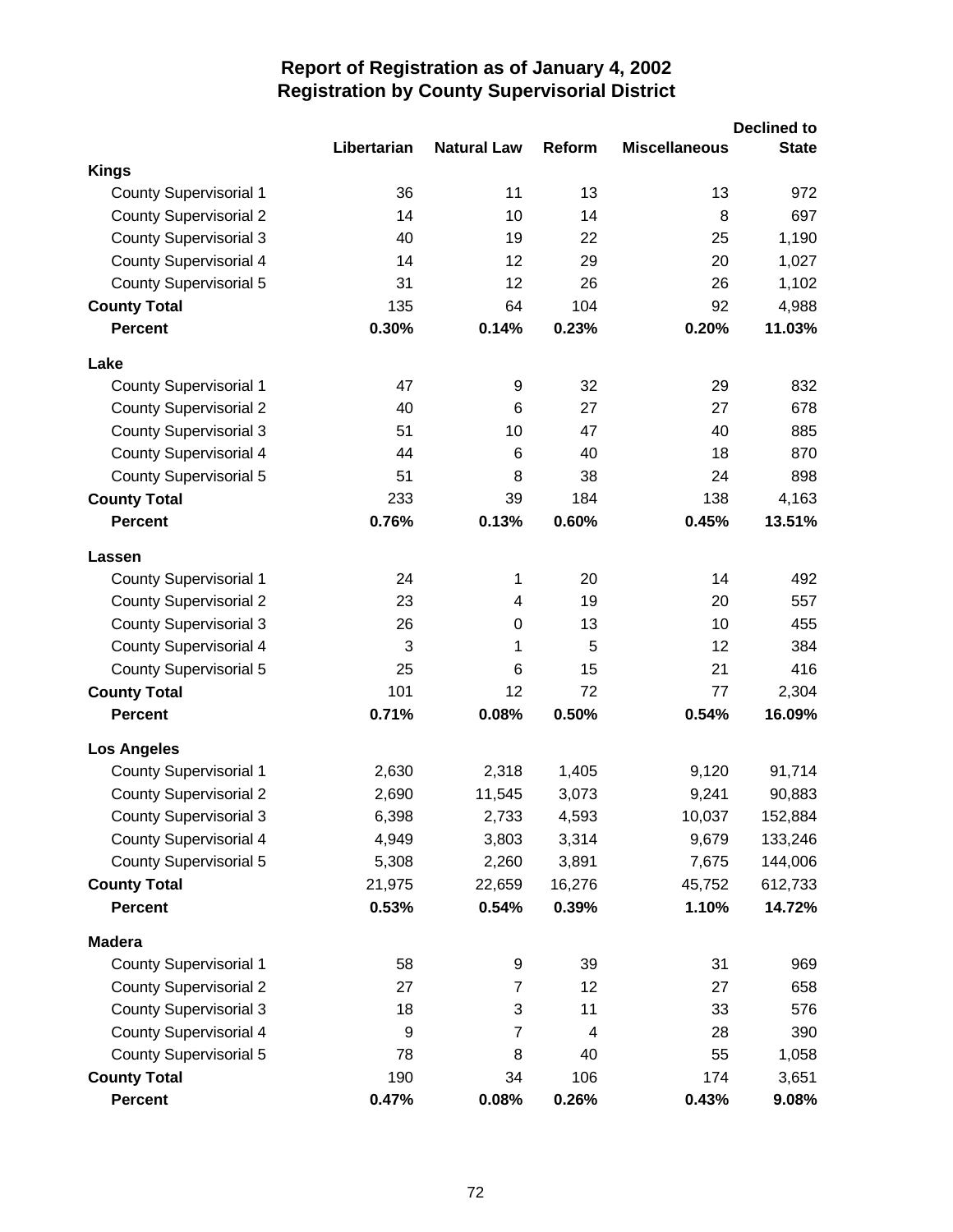|                               | <b>Total</b>      |                   |            | <b>American</b> |                |
|-------------------------------|-------------------|-------------------|------------|-----------------|----------------|
|                               | <b>Registered</b> | <b>Democratic</b> | Republican | Independent     | Green          |
| <b>Marin</b>                  |                   |                   |            |                 |                |
| <b>County Supervisorial 1</b> | 28,749            | 14,291            | 8,377      | 408             | 646            |
| <b>County Supervisorial 2</b> | 31,526            | 16,799            | 7,355      | 541             | 1,205          |
| <b>County Supervisorial 3</b> | 31,071            | 15,753            | 7,846      | 498             | 745            |
| <b>County Supervisorial 4</b> | 21,320            | 11,210            | 4,719      | 338             | 997            |
| <b>County Supervisorial 5</b> | 26,633            | 12,104            | 8,694      | 541             | 364            |
| <b>County Total</b>           | 139,299           | 70,157            | 36,991     | 2,326           | 3,957          |
| <b>Percent</b>                |                   | 50.36%            | 26.56%     | 1.67%           | 2.84%          |
| <b>Mariposa</b>               |                   |                   |            |                 |                |
| <b>County Supervisorial 1</b> | 1,907             | 787               | 645        | 49              | 73             |
| <b>County Supervisorial 2</b> | 2,091             | 767               | 910        | 69              | 11             |
| <b>County Supervisorial 3</b> | 2,317             | 738               | 1,180      | 63              | 20             |
| <b>County Supervisorial 4</b> | 2,132             | 705               | 1,076      | 56              | 12             |
| <b>County Supervisorial 5</b> | 2,428             | 715               | 1,294      | 54              | 20             |
| <b>County Total</b>           | 10,875            | 3,712             | 5,105      | 291             | 136            |
| <b>Percent</b>                |                   | 34.13%            | 46.94%     | 2.68%           | 1.25%          |
| <b>Mendocino</b>              |                   |                   |            |                 |                |
| <b>County Supervisorial 1</b> | 9,186             | 3,839             | 3,264      | 236             | 368            |
| <b>County Supervisorial 2</b> | 8,100             | 3,740             | 2,477      | 231             | 302            |
| <b>County Supervisorial 3</b> | 9,627             | 4,323             | 2,460      | 282             | 601            |
| <b>County Supervisorial 4</b> | 9,378             | 4,759             | 2,215      | 250             | 471            |
| <b>County Supervisorial 5</b> | 9,933             | 4,834             | 2,303      | 183             | 813            |
| <b>County Total</b>           | 46,224            | 21,495            | 12,719     | 1,182           | 2,555          |
| <b>Percent</b>                |                   | 46.50%            | 27.52%     | 2.56%           | 5.53%          |
| <b>Merced</b>                 |                   |                   |            |                 |                |
| <b>County Supervisorial 1</b> | 12,076            | 6,311             | 4,368      | 206             | 33             |
| <b>County Supervisorial 2</b> | 21,419            | 9,011             | 9,942      | 346             | 112            |
| <b>County Supervisorial 3</b> | 19,542            | 7,675             | 9,372      | 399             | 65             |
| <b>County Supervisorial 4</b> | 15,278            | 6,929             | 6,336      | 348             | 24             |
| <b>County Supervisorial 5</b> | 15,952            | 7,304             | 6,788      | 312             | 31             |
| <b>County Total</b>           | 84,267            | 37,230            | 36,806     | 1,611           | 265            |
| <b>Percent</b>                |                   | 44.18%            | 43.68%     | 1.91%           | 0.31%          |
| <b>Modoc</b>                  |                   |                   |            |                 |                |
| <b>County Supervisorial 1</b> | 738               | 221               | 392        | 15              | 10             |
| <b>County Supervisorial 2</b> | 1,071             | 432               | 465        | 31              | 3              |
| <b>County Supervisorial 3</b> | 976               | 358               | 473        | 38              | $\overline{7}$ |
| <b>County Supervisorial 4</b> | 1,104             | 434               | 503        | 23              | $\mathbf 0$    |
| <b>County Supervisorial 5</b> | 979               | 349               | 481        | 35              | 0              |
| <b>County Total</b>           | 4,868             | 1,794             | 2,314      | 142             | 20             |
| <b>Percent</b>                |                   | 36.85%            | 47.53%     | 2.92%           | 0.41%          |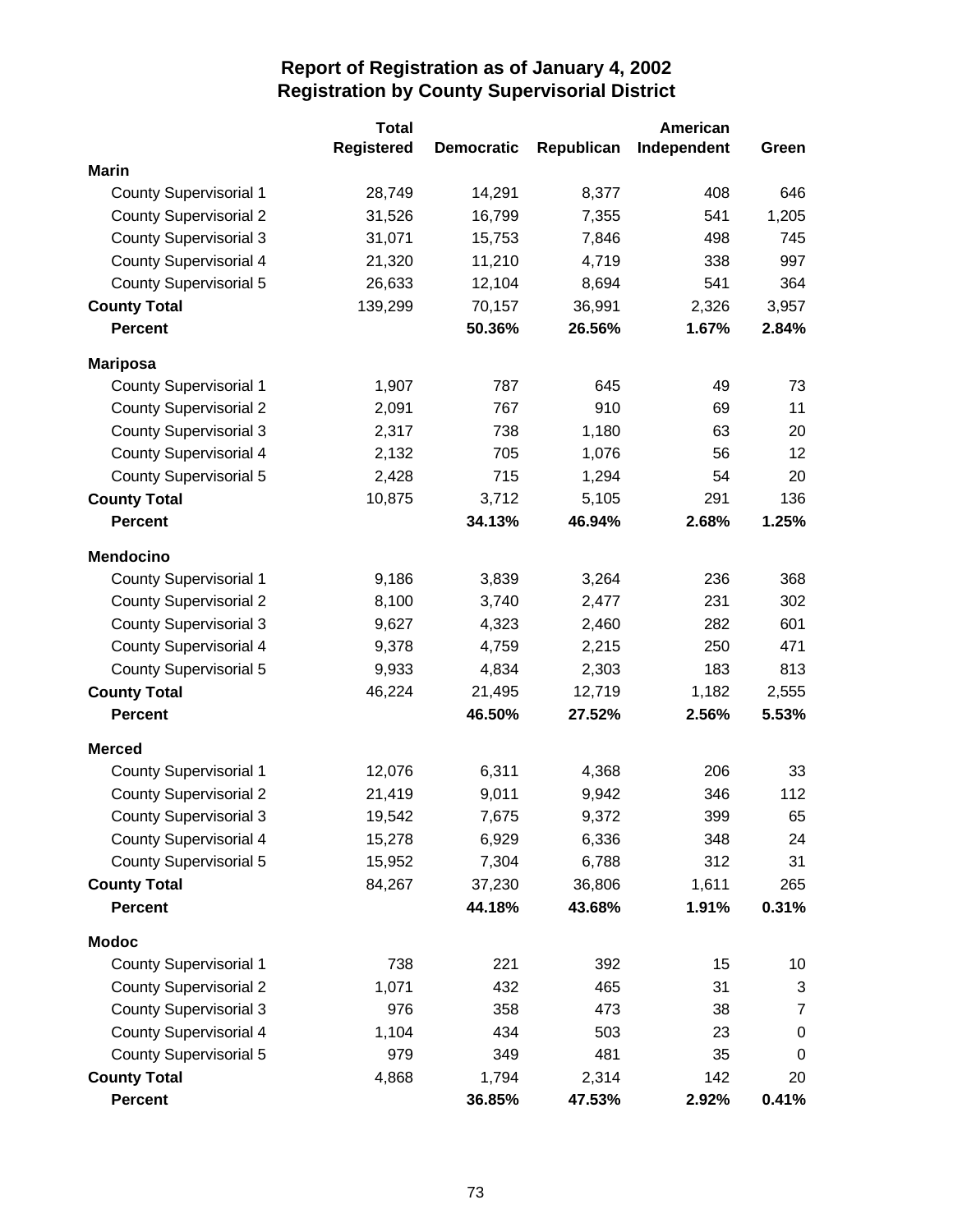|                               |             |                    |        |                      | <b>Declined to</b> |
|-------------------------------|-------------|--------------------|--------|----------------------|--------------------|
|                               | Libertarian | <b>Natural Law</b> | Reform | <b>Miscellaneous</b> | <b>State</b>       |
| <b>Marin</b>                  |             |                    |        |                      |                    |
| <b>County Supervisorial 1</b> | 181         | 44                 | 155    | 74                   | 4,573              |
| <b>County Supervisorial 2</b> | 186         | 46                 | 146    | 103                  | 5,145              |
| <b>County Supervisorial 3</b> | 165         | 59                 | 139    | 88                   | 5,778              |
| <b>County Supervisorial 4</b> | 146         | 26                 | 103    | 90                   | 3,691              |
| <b>County Supervisorial 5</b> | 135         | 23                 | 167    | 86                   | 4,519              |
| <b>County Total</b>           | 813         | 198                | 710    | 441                  | 23,706             |
| <b>Percent</b>                | 0.58%       | 0.14%              | 0.51%  | 0.32%                | 17.02%             |
| <b>Mariposa</b>               |             |                    |        |                      |                    |
| <b>County Supervisorial 1</b> | 13          | 1                  | 6      | 47                   | 286                |
| <b>County Supervisorial 2</b> | 15          | $\overline{2}$     | 8      | 44                   | 265                |
| <b>County Supervisorial 3</b> | 18          | 4                  | 4      | 41                   | 249                |
| <b>County Supervisorial 4</b> | 20          | $\overline{2}$     | 6      | 34                   | 221                |
| <b>County Supervisorial 5</b> | 32          | $\overline{2}$     | 14     | 44                   | 253                |
| <b>County Total</b>           | 98          | 11                 | 38     | 210                  | 1,274              |
| <b>Percent</b>                | 0.90%       | 0.10%              | 0.35%  | 1.93%                | 11.71%             |
| <b>Mendocino</b>              |             |                    |        |                      |                    |
| <b>County Supervisorial 1</b> | 59          | 10                 | 31     | 55                   | 1,324              |
| <b>County Supervisorial 2</b> | 49          | 14                 | 26     | 67                   | 1,194              |
| <b>County Supervisorial 3</b> | 83          | 17                 | 163    | 135                  | 1,563              |
| <b>County Supervisorial 4</b> | 76          | 13                 | 31     | 80                   | 1,483              |
| County Supervisorial 5        | 109         | 11                 | 42     | 95                   | 1,543              |
| <b>County Total</b>           | 376         | 65                 | 293    | 432                  | 7,107              |
| <b>Percent</b>                | 0.81%       | 0.14%              | 0.63%  | 0.93%                | 15.38%             |
| <b>Merced</b>                 |             |                    |        |                      |                    |
| <b>County Supervisorial 1</b> | 31          | 12                 | 13     | 45                   | 1,057              |
| <b>County Supervisorial 2</b> | 70          | 10                 | 51     | 42                   | 1,835              |
| <b>County Supervisorial 3</b> | 66          | 10                 | 47     | 36                   | 1,872              |
| <b>County Supervisorial 4</b> | 70          | 6                  | 46     | 58                   | 1,461              |
| <b>County Supervisorial 5</b> | 48          | $\overline{7}$     | 26     | 48                   | 1,388              |
| <b>County Total</b>           | 285         | 45                 | 183    | 229                  | 7,613              |
| <b>Percent</b>                | 0.34%       | 0.05%              | 0.22%  | 0.27%                | 9.03%              |
| <b>Modoc</b>                  |             |                    |        |                      |                    |
| <b>County Supervisorial 1</b> | 5           | 0                  | 2      | 1                    | 92                 |
| <b>County Supervisorial 2</b> | 6           | 0                  | 6      | $\overline{2}$       | 126                |
| <b>County Supervisorial 3</b> | 4           | 0                  | 0      | 1                    | 95                 |
| <b>County Supervisorial 4</b> | 8           | 1                  | 4      | 4                    | 127                |
| <b>County Supervisorial 5</b> | 8           | 1                  | 5      | $\overline{2}$       | 98                 |
| <b>County Total</b>           | 31          | 2                  | 17     | 10                   | 538                |
| <b>Percent</b>                | 0.64%       | 0.04%              | 0.35%  | 0.21%                | 11.05%             |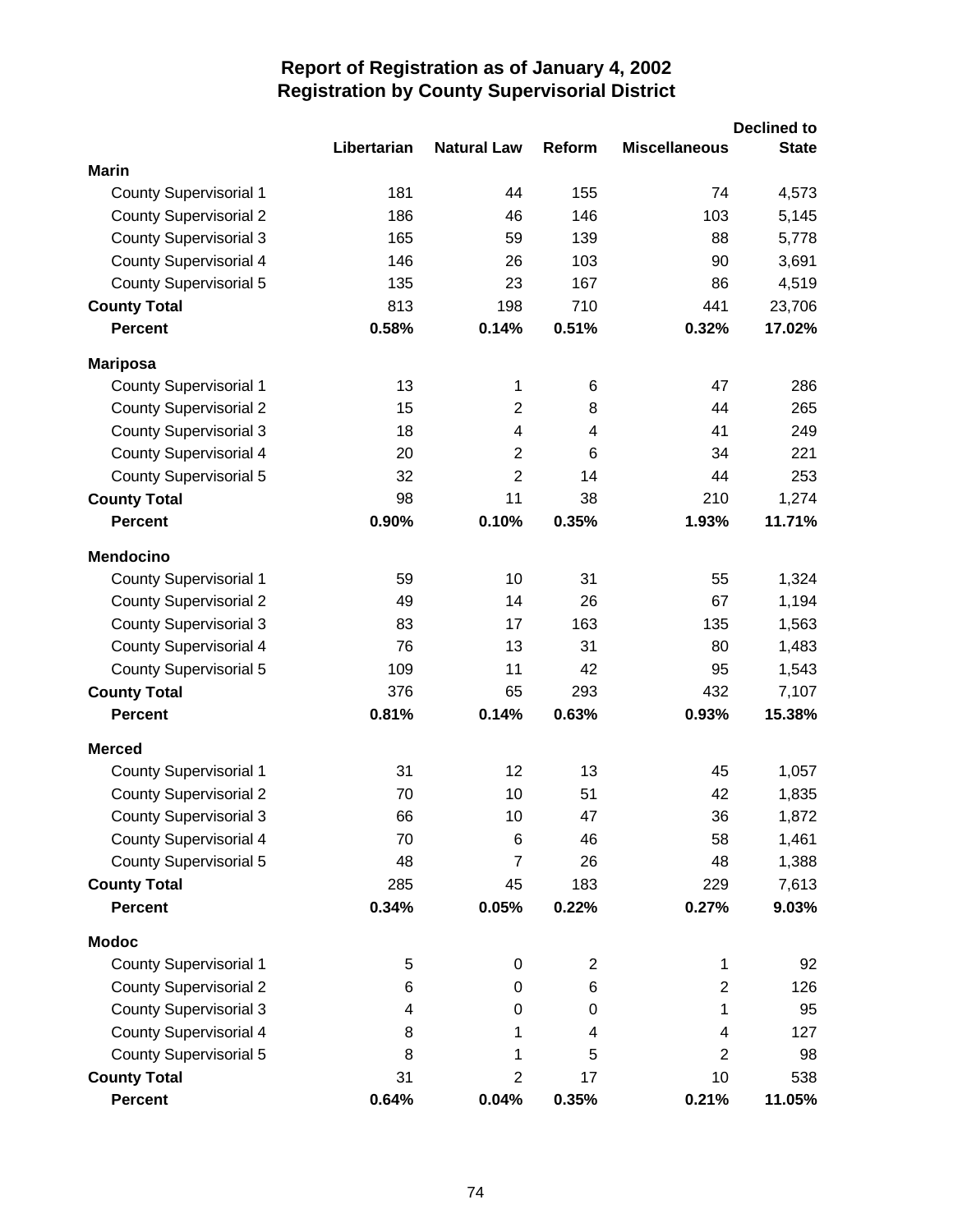|                               | <b>Total</b>      |                   |            | American    |       |
|-------------------------------|-------------------|-------------------|------------|-------------|-------|
|                               | <b>Registered</b> | <b>Democratic</b> | Republican | Independent | Green |
| <b>Mono</b>                   |                   |                   |            |             |       |
| <b>County Supervisorial 1</b> | 893               | 277               | 342        | 47          | 20    |
| <b>County Supervisorial 2</b> | 1,248             | 433               | 543        | 37          | 16    |
| <b>County Supervisorial 3</b> | 1,128             | 334               | 469        | 31          | 31    |
| County Supervisorial 4        | 1,221             | 385               | 591        | 25          | 11    |
| <b>County Supervisorial 5</b> | 1,196             | 367               | 501        | 37          | 28    |
| <b>County Total</b>           | 5,686             | 1,796             | 2,446      | 177         | 106   |
| <b>Percent</b>                |                   | 31.59%            | 43.02%     | 3.11%       | 1.86% |
| <b>Monterey</b>               |                   |                   |            |             |       |
| <b>County Supervisorial 1</b> | 19,236            | 11,277            | 5,034      | 274         | 66    |
| <b>County Supervisorial 2</b> | 31,249            | 15,442            | 10,386     | 686         | 194   |
| <b>County Supervisorial 3</b> | 17,755            | 9,683             | 5,447      | 359         | 56    |
| <b>County Supervisorial 4</b> | 31,114            | 14,553            | 10,323     | 686         | 355   |
| <b>County Supervisorial 5</b> | 50,460            | 19,916            | 20,413     | 950         | 732   |
| <b>County Total</b>           | 149,814           | 70,871            | 51,603     | 2,955       | 1,403 |
| <b>Percent</b>                |                   | 47.31%            | 34.44%     | 1.97%       | 0.94% |
| <b>Napa</b>                   |                   |                   |            |             |       |
| <b>County Supervisorial 1</b> | 11,457            | 5,575             | 3,747      | 248         | 174   |
| <b>County Supervisorial 2</b> | 13,912            | 6,524             | 5,015      | 300         | 124   |
| <b>County Supervisorial 3</b> | 12,555            | 5,195             | 4,860      | 263         | 181   |
| <b>County Supervisorial 4</b> | 11,844            | 5,526             | 4,235      | 276         | 108   |
| <b>County Supervisorial 5</b> | 11,942            | 6,220             | 3,469      | 271         | 129   |
| <b>County Total</b>           | 61,710            | 29,040            | 21,326     | 1,358       | 716   |
| <b>Percent</b>                |                   | 47.06%            | 34.56%     | 2.20%       | 1.16% |
| <b>Nevada</b>                 |                   |                   |            |             |       |
| <b>County Supervisorial 1</b> | 12,884            | 4,419             | 5,577      | 255         | 616   |
| <b>County Supervisorial 2</b> | 12,670            | 3,546             | 7,117      | 226         | 127   |
| <b>County Supervisorial 3</b> | 10,896            | 3,921             | 4,592      | 247         | 301   |
| <b>County Supervisorial 4</b> | 12,039            | 3,586             | 5,819      | 263         | 441   |
| <b>County Supervisorial 5</b> | 8,847             | 3,162             | 3,086      | 270         | 243   |
| <b>County Total</b>           | 57,336            | 18,634            | 26,191     | 1,261       | 1,728 |
| <b>Percent</b>                |                   | 32.50%            | 45.68%     | 2.20%       | 3.01% |
| Orange                        |                   |                   |            |             |       |
| County Supervisorial 1        | 170,495           | 76,879            | 61,643     | 3,048       | 582   |
| <b>County Supervisorial 2</b> | 316,571           | 95,002            | 161,337    | 6,116       | 1,811 |
| <b>County Supervisorial 3</b> | 274,367           | 76,858            | 146,596    | 4,835       | 1,256 |
| <b>County Supervisorial 4</b> | 209,257           | 78,431            | 93,052     | 4,251       | 822   |
| <b>County Supervisorial 5</b> | 304,182           | 81,983            | 163,033    | 6,200       | 1,330 |
| <b>County Total</b>           | 1,274,872         | 409,153           | 625,661    | 24,450      | 5,801 |
| <b>Percent</b>                |                   | 32.09%            | 49.08%     | 1.92%       | 0.46% |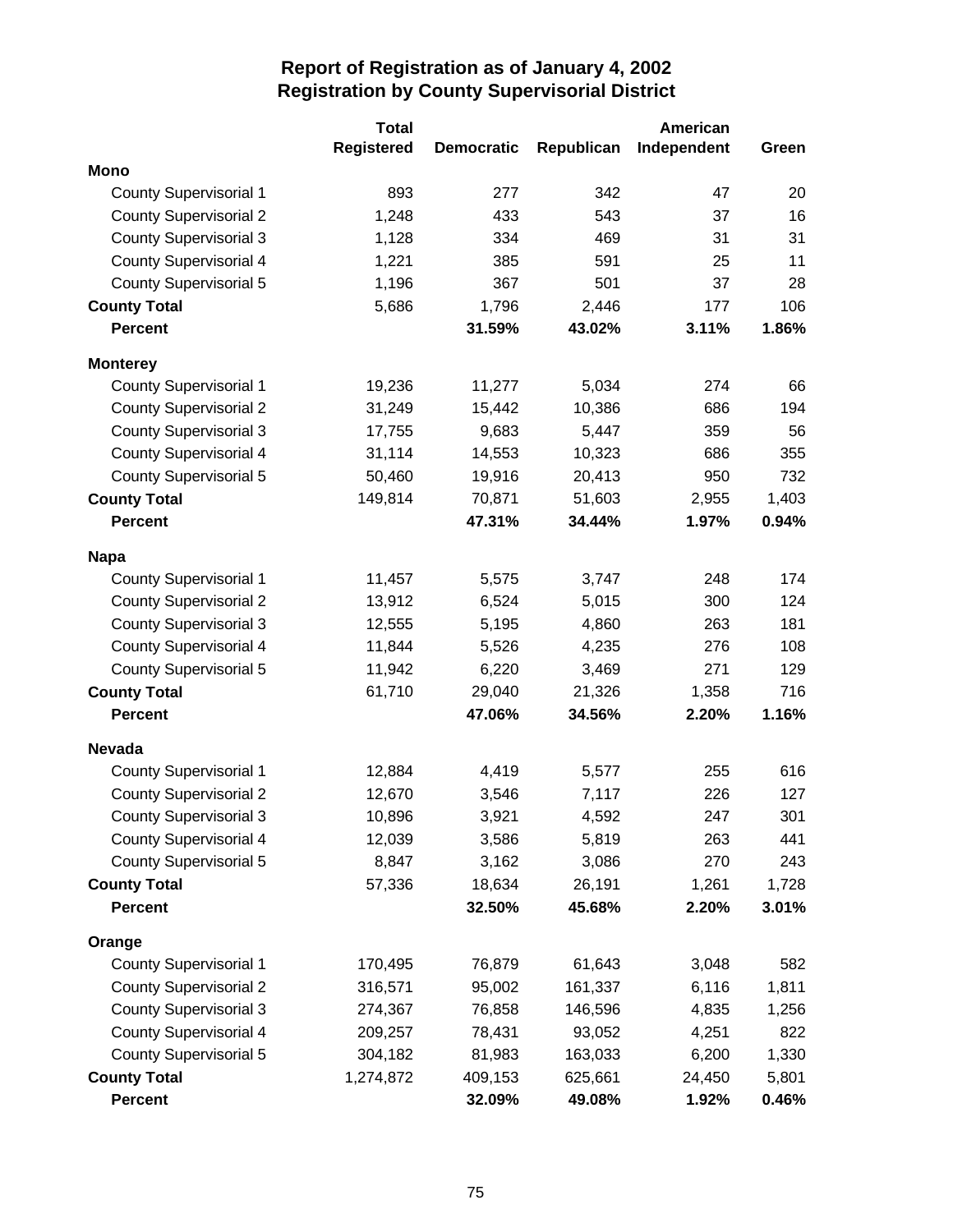|                               | Libertarian | <b>Natural Law</b> | Reform         | <b>Miscellaneous</b> | <b>Declined to</b><br><b>State</b> |
|-------------------------------|-------------|--------------------|----------------|----------------------|------------------------------------|
| <b>Mono</b>                   |             |                    |                |                      |                                    |
| <b>County Supervisorial 1</b> | 18          | $\boldsymbol{0}$   | 4              | 3                    | 182                                |
| <b>County Supervisorial 2</b> | 10          | 0                  | 5              | 6                    | 198                                |
| <b>County Supervisorial 3</b> | 18          | 1                  | $\overline{2}$ | 6                    | 236                                |
| <b>County Supervisorial 4</b> | 8           | $\mathbf 0$        | $\overline{7}$ | $\overline{2}$       | 192                                |
| <b>County Supervisorial 5</b> | 10          | 1                  | 1              | 6                    | 245                                |
| <b>County Total</b>           | 64          | $\overline{2}$     | 19             | 23                   | 1,053                              |
| <b>Percent</b>                | 1.13%       | 0.04%              | 0.33%          | 0.40%                | 18.52%                             |
| <b>Monterey</b>               |             |                    |                |                      |                                    |
| <b>County Supervisorial 1</b> | 58          | 20                 | 54             | 102                  | 2,351                              |
| <b>County Supervisorial 2</b> | 179         | 23                 | 96             | 118                  | 4,125                              |
| <b>County Supervisorial 3</b> | 65          | 12                 | 35             | 112                  | 1,986                              |
| <b>County Supervisorial 4</b> | 165         | 24                 | 133            | 127                  | 4,748                              |
| <b>County Supervisorial 5</b> | 301         | 72                 | 228            | 143                  | 7,705                              |
| <b>County Total</b>           | 768         | 151                | 546            | 602                  | 20,915                             |
| <b>Percent</b>                | 0.51%       | 0.10%              | 0.36%          | 0.40%                | 13.96%                             |
| <b>Napa</b>                   |             |                    |                |                      |                                    |
| <b>County Supervisorial 1</b> | 66          | 9                  | 43             | 82                   | 1,513                              |
| <b>County Supervisorial 2</b> | 60          | 17                 | 53             | 123                  | 1,696                              |
| <b>County Supervisorial 3</b> | 94          | 14                 | 47             | 101                  | 1,800                              |
| <b>County Supervisorial 4</b> | 53          | 19                 | 42             | 88                   | 1,497                              |
| <b>County Supervisorial 5</b> | 78          | 12                 | 54             | 94                   | 1,615                              |
| <b>County Total</b>           | 351         | 71                 | 239            | 488                  | 8,121                              |
| <b>Percent</b>                | 0.57%       | 0.12%              | 0.39%          | 0.79%                | 13.16%                             |
| <b>Nevada</b>                 |             |                    |                |                      |                                    |
| <b>County Supervisorial 1</b> | 137         | 8                  | 86             | 33                   | 1,753                              |
| <b>County Supervisorial 2</b> | 72          | 9                  | 106            | 21                   | 1,446                              |
| <b>County Supervisorial 3</b> | 90          | $\mathsf 9$        | 98             | 35                   | 1,603                              |
| <b>County Supervisorial 4</b> | 120         | 15                 | 97             | 40                   | 1,658                              |
| <b>County Supervisorial 5</b> | 132         | 11                 | 21             | 29                   | 1,893                              |
| <b>County Total</b>           | 551         | 52                 | 408            | 158                  | 8,353                              |
| <b>Percent</b>                | 0.96%       | 0.09%              | 0.71%          | 0.28%                | 14.57%                             |
| Orange                        |             |                    |                |                      |                                    |
| <b>County Supervisorial 1</b> | 1,076       | 487                | 722            | 947                  | 25,111                             |
| <b>County Supervisorial 2</b> | 2,727       | 882                | 1,731          | 1,177                | 45,788                             |
| <b>County Supervisorial 3</b> | 1,830       | 540                | 1,396          | 808                  | 40,248                             |
| <b>County Supervisorial 4</b> | 1,463       | 509                | 1,093          | 1,167                | 28,469                             |
| County Supervisorial 5        | 2,077       | 572                | 1,668          | 781                  | 46,538                             |
| <b>County Total</b>           | 9,173       | 2,990              | 6,610          | 4,880                | 186,154                            |
| <b>Percent</b>                | 0.72%       | 0.23%              | 0.52%          | 0.38%                | 14.60%                             |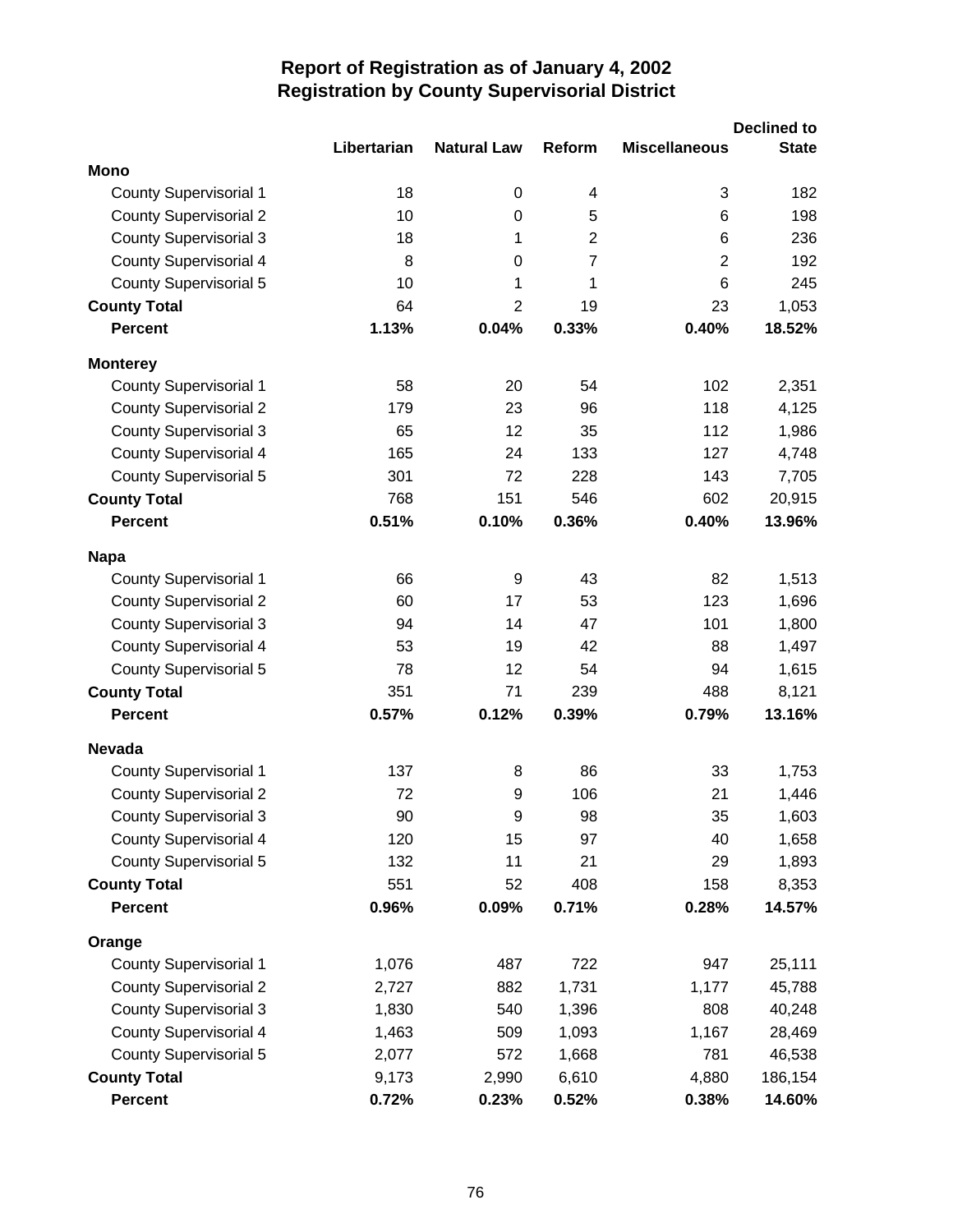|                               | <b>Total</b>      |                   |            | <b>American</b> |                |
|-------------------------------|-------------------|-------------------|------------|-----------------|----------------|
|                               | <b>Registered</b> | <b>Democratic</b> | Republican | Independent     | Green          |
| <b>Placer</b>                 |                   |                   |            |                 |                |
| <b>County Supervisorial 1</b> | 29,710            | 10,295            | 14,663     | 586             | 138            |
| <b>County Supervisorial 2</b> | 30,674            | 9,118             | 16,432     | 621             | 155            |
| <b>County Supervisorial 3</b> | 28,157            | 9,622             | 13,525     | 568             | 271            |
| <b>County Supervisorial 4</b> | 29,960            | 8,582             | 16,728     | 518             | 162            |
| <b>County Supervisorial 5</b> | 27,413            | 9,210             | 11,953     | 671             | 413            |
| <b>County Total</b>           | 145,914           | 46,827            | 73,301     | 2,964           | 1,139          |
| <b>Percent</b>                |                   | 32.09%            | 50.24%     | 2.03%           | 0.78%          |
| <b>Plumas</b>                 |                   |                   |            |                 |                |
| <b>County Supervisorial 1</b> | 2,144             | 842               | 822        | 81              | 7              |
| <b>County Supervisorial 2</b> | 2,351             | 935               | 922        | 81              | 27             |
| <b>County Supervisorial 3</b> | 2,337             | 793               | 1,206      | 61              | $\overline{7}$ |
| <b>County Supervisorial 4</b> | 2,414             | 943               | 980        | 71              | 23             |
| <b>County Supervisorial 5</b> | 2,895             | 1,052             | 1,338      | 80              | 21             |
| <b>County Total</b>           | 12,141            | 4,565             | 5,268      | 374             | 85             |
| <b>Percent</b>                |                   | 37.60%            | 43.39%     | 3.08%           | 0.70%          |
| <b>Riverside</b>              |                   |                   |            |                 |                |
| <b>County Supervisorial 1</b> | 124,341           | 45,301            | 59,128     | 2,564           | 540            |
| <b>County Supervisorial 2</b> | 116,184           | 41,993            | 55,446     | 2,688           | 483            |
| <b>County Supervisorial 3</b> | 150,536           | 45,983            | 80,865     | 3,585           | 544            |
| <b>County Supervisorial 4</b> | 111,747           | 43,663            | 49,907     | 2,303           | 310            |
| <b>County Supervisorial 5</b> | 109,321           | 46,326            | 44,930     | 2,698           | 315            |
| <b>County Total</b>           | 612,129           | 223,266           | 290,276    | 13,838          | 2,192          |
| <b>Percent</b>                |                   | 36.47%            | 47.42%     | 2.26%           | 0.36%          |
| <b>Sacramento</b>             |                   |                   |            |                 |                |
| <b>County Supervisorial 1</b> | 106,787           | 57,644            | 25,086     | 2,863           | 1,844          |
| <b>County Supervisorial 2</b> | 101,030           | 59,095            | 24,429     | 2,044           | 630            |
| <b>County Supervisorial 3</b> | 134,750           | 59,029            | 51,825     | 2,831           | 1,456          |
| <b>County Supervisorial 4</b> | 127,789           | 45,135            | 60,033     | 2,761           | 793            |
| <b>County Supervisorial 5</b> | 120,185           | 51,005            | 48,169     | 2,679           | 616            |
| <b>County Total</b>           | 590,541           | 271,908           | 209,542    | 13,178          | 5,339          |
| <b>Percent</b>                |                   | 46.04%            | 35.48%     | 2.23%           | 0.90%          |
| <b>San Benito</b>             |                   |                   |            |                 |                |
| <b>County Supervisorial 1</b> | 5,320             | 2,164             | 2,127      | 154             | 24             |
| <b>County Supervisorial 2</b> | 5,742             | 2,723             | 1,967      | 127             | 46             |
| <b>County Supervisorial 3</b> | 4,661             | 2,484             | 1,348      | 112             | 18             |
| <b>County Supervisorial 4</b> | 6,197             | 2,232             | 2,895      | 151             | 21             |
| <b>County Supervisorial 5</b> | 4,598             | 2,815             | 913        | 119             | 16             |
| <b>County Total</b>           | 26,518            | 12,418            | 9,250      | 663             | 125            |
| <b>Percent</b>                |                   | 46.83%            | 34.88%     | 2.50%           | 0.47%          |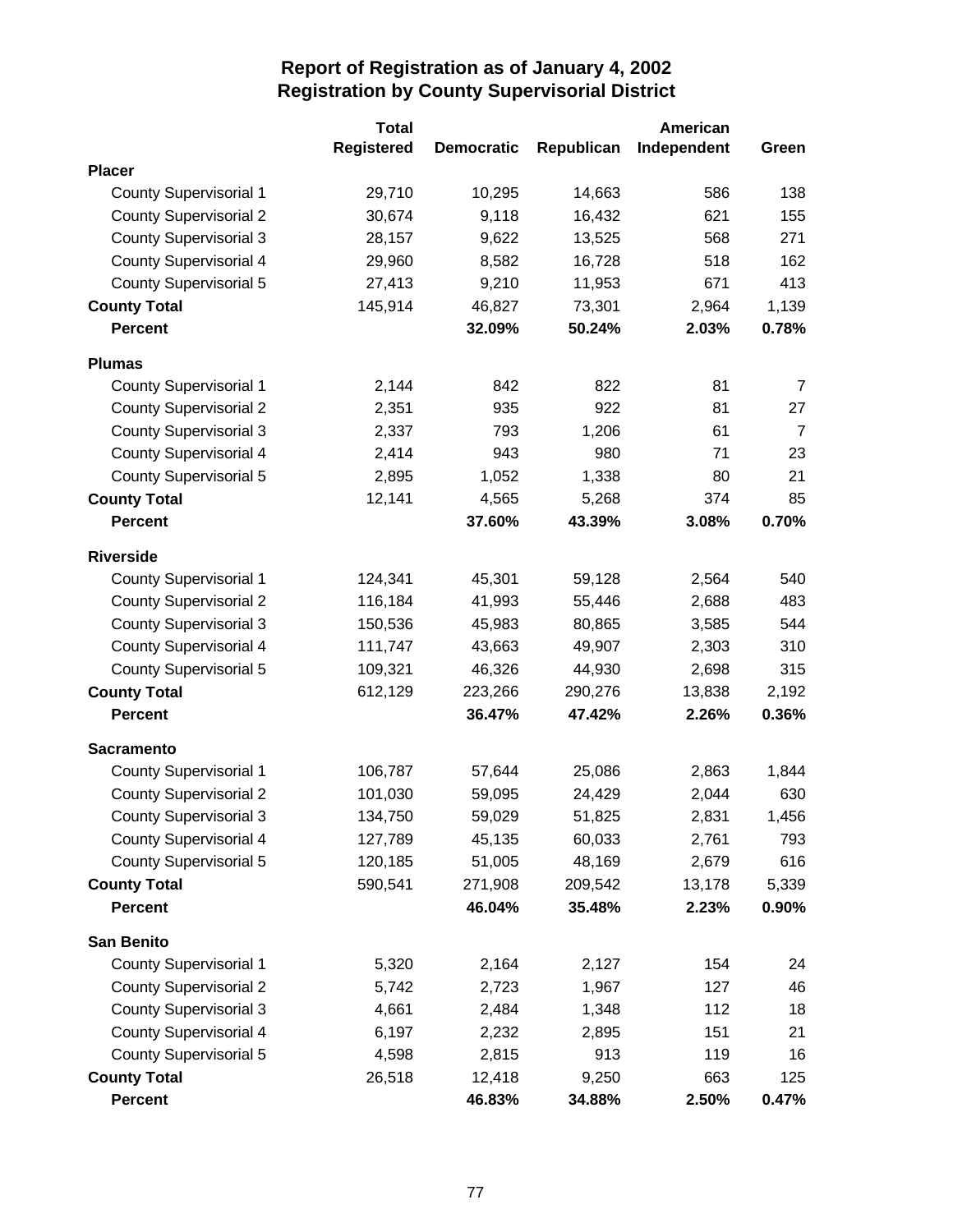|                               |             |                    |                |                      | <b>Declined to</b> |
|-------------------------------|-------------|--------------------|----------------|----------------------|--------------------|
|                               | Libertarian | <b>Natural Law</b> | Reform         | <b>Miscellaneous</b> | <b>State</b>       |
| <b>Placer</b>                 |             |                    |                |                      |                    |
| <b>County Supervisorial 1</b> | 141         | $\overline{7}$     | 85             | 50                   | 3,745              |
| <b>County Supervisorial 2</b> | 161         | 10                 | 94             | 53                   | 4,030              |
| <b>County Supervisorial 3</b> | 204         | 11                 | 206            | 73                   | 3,677              |
| <b>County Supervisorial 4</b> | 151         | 8                  | 99             | 42                   | 3,670              |
| <b>County Supervisorial 5</b> | 271         | 38                 | 222            | 97                   | 4,538              |
| <b>County Total</b>           | 928         | 74                 | 706            | 315                  | 19,660             |
| <b>Percent</b>                | 0.64%       | 0.05%              | 0.48%          | 0.22%                | 13.47%             |
| <b>Plumas</b>                 |             |                    |                |                      |                    |
| <b>County Supervisorial 1</b> | 13          | $\boldsymbol{0}$   | 4              | 14                   | 361                |
| <b>County Supervisorial 2</b> | 17          | 1                  | 13             | 6                    | 349                |
| <b>County Supervisorial 3</b> | 10          | 0                  | 10             | 13                   | 237                |
| <b>County Supervisorial 4</b> | 13          | 4                  | $\overline{7}$ | 11                   | 362                |
| <b>County Supervisorial 5</b> | 15          | $\boldsymbol{0}$   | 8              | 15                   | 366                |
| <b>County Total</b>           | 68          | 5                  | 42             | 59                   | 1,675              |
| <b>Percent</b>                | 0.56%       | 0.04%              | 0.35%          | 0.49%                | 13.80%             |
| <b>Riverside</b>              |             |                    |                |                      |                    |
| <b>County Supervisorial 1</b> | 842         | 332                | 653            | 616                  | 14,365             |
| <b>County Supervisorial 2</b> | 753         | 259                | 500            | 598                  | 13,464             |
| <b>County Supervisorial 3</b> | 728         | 168                | 840            | 615                  | 17,208             |
| <b>County Supervisorial 4</b> | 439         | 138                | 794            | 475                  | 13,718             |
| County Supervisorial 5        | 716         | 264                | 537            | 651                  | 12,884             |
| <b>County Total</b>           | 3,478       | 1,161              | 3,324          | 2,955                | 71,639             |
| <b>Percent</b>                | 0.57%       | 0.19%              | 0.54%          | 0.48%                | 11.70%             |
| <b>Sacramento</b>             |             |                    |                |                      |                    |
| <b>County Supervisorial 1</b> | 776         | 286                | 536            | 1,458                | 16,294             |
| <b>County Supervisorial 2</b> | 393         | 183                | 352            | 894                  | 13,010             |
| <b>County Supervisorial 3</b> | 756         | 135                | 539            | 732                  | 17,447             |
| <b>County Supervisorial 4</b> | 760         | 90                 | 641            | 403                  | 17,173             |
| <b>County Supervisorial 5</b> | 563         | 116                | 477            | 555                  | 16,005             |
| <b>County Total</b>           | 3,248       | 810                | 2,545          | 4,042                | 79,929             |
| <b>Percent</b>                | 0.55%       | 0.14%              | 0.43%          | 0.68%                | 13.53%             |
| <b>San Benito</b>             |             |                    |                |                      |                    |
| <b>County Supervisorial 1</b> | 35          | 7                  | 35             | 24                   | 750                |
| <b>County Supervisorial 2</b> | 43          | 1                  | 18             | 24                   | 793                |
| <b>County Supervisorial 3</b> | 25          | 4                  | 19             | 32                   | 619                |
| <b>County Supervisorial 4</b> | 56          | 3                  | 28             | 20                   | 791                |
| <b>County Supervisorial 5</b> | 28          | 1                  | 16             | 51                   | 639                |
| <b>County Total</b>           | 187         | 16                 | 116            | 151                  | 3,592              |
| <b>Percent</b>                | 0.71%       | 0.06%              | 0.44%          | 0.57%                | 13.55%             |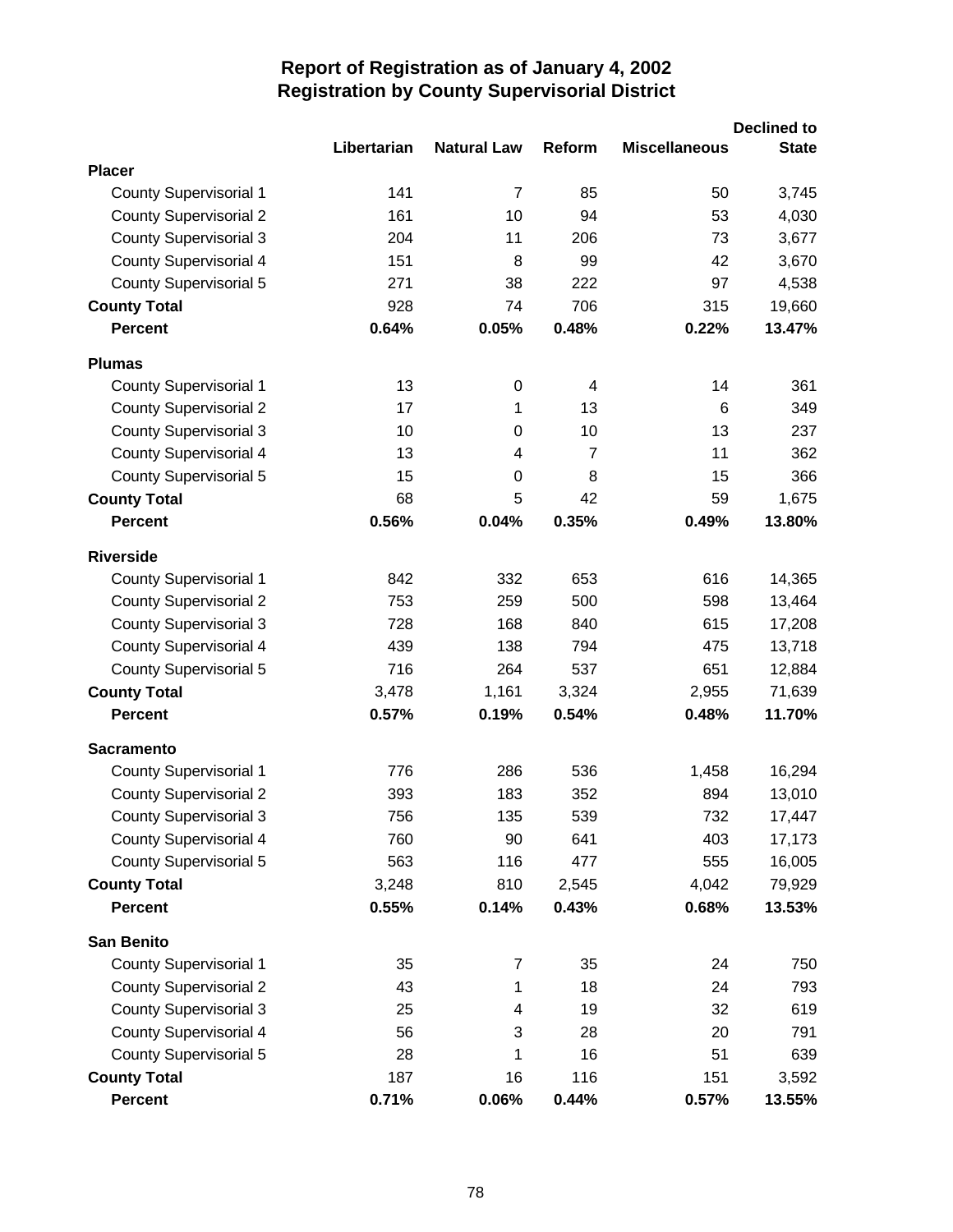|                                | <b>Total</b>      |                   |            | <b>American</b> |        |
|--------------------------------|-------------------|-------------------|------------|-----------------|--------|
|                                | <b>Registered</b> | <b>Democratic</b> | Republican | Independent     | Green  |
| San Bernardino                 |                   |                   |            |                 |        |
| <b>County Supervisorial 1</b>  | 124,041           | 44,687            | 56,576     | 4,161           | 348    |
| <b>County Supervisorial 2</b>  | 131,945           | 52,264            | 57,987     | 2,888           | 545    |
| <b>County Supervisorial 3</b>  | 150,281           | 56,592            | 68,611     | 3,871           | 679    |
| <b>County Supervisorial 4</b>  | 109,175           | 48,422            | 42,546     | 2,269           | 353    |
| <b>County Supervisorial 5</b>  | 101,255           | 59,907            | 26,945     | 2,191           | 255    |
| <b>County Total</b>            | 616,697           | 261,872           | 252,665    | 15,380          | 2,180  |
| <b>Percent</b>                 |                   | 42.46%            | 40.97%     | 2.49%           | 0.35%  |
| San Diego                      |                   |                   |            |                 |        |
| <b>County Supervisorial 1</b>  | 227,128           | 97,489            | 77,850     | 5,237           | 1,674  |
| <b>County Supervisorial 2</b>  | 290,680           | 94,850            | 134,148    | 7,489           | 1,475  |
| <b>County Supervisorial 3</b>  | 306,281           | 95,881            | 137,742    | 6,798           | 2,201  |
| <b>County Supervisorial 4</b>  | 273,579           | 121,831           | 84,320     | 6,523           | 2,793  |
| <b>County Supervisorial 5</b>  | 250,476           | 72,430            | 124,224    | 6,242           | 1,318  |
| <b>County Total</b>            | 1,348,144         | 482,481           | 558,284    | 32,289          | 9,461  |
| <b>Percent</b>                 |                   | 35.79%            | 41.41%     | 2.40%           | 0.70%  |
| <b>San Francisco</b>           |                   |                   |            |                 |        |
| <b>County Supervisorial 1</b>  | 38,276            | 19,623            | 5,725      | 653             | 1,013  |
| <b>County Supervisorial 2</b>  | 48,831            | 22,618            | 13,453     | 996             | 677    |
| <b>County Supervisorial 3</b>  | 35,391            | 16,901            | 6,153      | 713             | 661    |
| <b>County Supervisorial 4</b>  | 38,141            | 18,882            | 5,733      | 663             | 888    |
| <b>County Supervisorial 5</b>  | 52,027            | 30,647            | 3,776      | 1,027           | 2,674  |
| <b>County Supervisorial 6</b>  | 39,044            | 21,572            | 3,836      | 925             | 1,421  |
| <b>County Supervisorial 7</b>  | 43,141            | 23,301            | 8,535      | 673             | 894    |
| <b>County Supervisorial 8</b>  | 47,838            | 31,258            | 4,024      | 695             | 1,865  |
| <b>County Supervisorial 9</b>  | 33,515            | 20,269            | 2,279      | 531             | 1,932  |
| <b>County Supervisorial 10</b> | 39,897            | 25,904            | 2,847      | 859             | 476    |
| <b>County Supervisorial 11</b> | 37,011            | 22,025            | 3,983      | 645             | 497    |
| <b>County Total</b>            | 453,112           | 253,000           | 60,344     | 8,380           | 12,998 |
| Percent                        |                   | 55.84%            | 13.32%     | 1.85%           | 2.87%  |
| San Joaquin                    |                   |                   |            |                 |        |
| <b>County Supervisorial 1</b>  | 39,955            | 21,982            | 14,536     | 472             | 128    |
| <b>County Supervisorial 2</b>  | 45,798            | 21,635            | 19,800     | 565             | 206    |
| <b>County Supervisorial 3</b>  | 47,442            | 21,040            | 21,071     | 703             | 145    |
| <b>County Supervisorial 4</b>  | 52,317            | 18,073            | 28,503     | 936             | 148    |
| <b>County Supervisorial 5</b>  | 48,066            | 19,118            | 22,219     | 955             | 119    |
| <b>County Total</b>            | 233,578           | 101,848           | 106,129    | 3,631           | 746    |
| <b>Percent</b>                 |                   | 43.60%            | 45.44%     | 1.55%           | 0.32%  |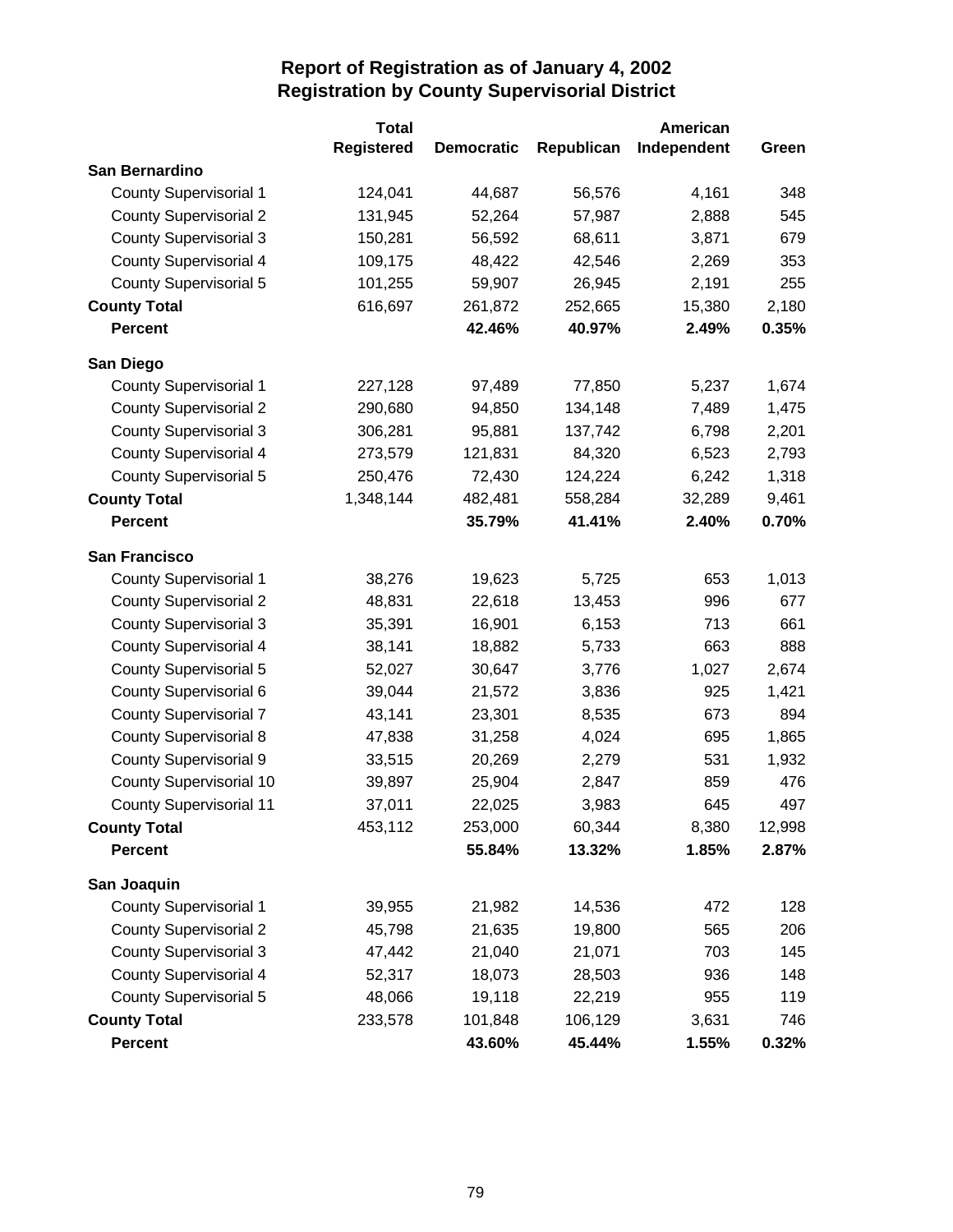|                                |             |                    |        |                      | <b>Declined to</b> |
|--------------------------------|-------------|--------------------|--------|----------------------|--------------------|
|                                | Libertarian | <b>Natural Law</b> | Reform | <b>Miscellaneous</b> | <b>State</b>       |
| San Bernardino                 |             |                    |        |                      |                    |
| <b>County Supervisorial 1</b>  | 785         | 102                | 711    | 1,078                | 15,593             |
| <b>County Supervisorial 2</b>  | 622         | 185                | 547    | 1,071                | 15,836             |
| <b>County Supervisorial 3</b>  | 839         | 208                | 922    | 1,222                | 17,337             |
| <b>County Supervisorial 4</b>  | 504         | 291                | 257    | 949                  | 13,584             |
| County Supervisorial 5         | 379         | 221                | 436    | 937                  | 9,984              |
| <b>County Total</b>            | 3,129       | 1,007              | 2,873  | 5,257                | 72,334             |
| <b>Percent</b>                 | 0.51%       | 0.16%              | 0.47%  | 0.85%                | 11.73%             |
| San Diego                      |             |                    |        |                      |                    |
| <b>County Supervisorial 1</b>  | 1,674       | 3,224              | 1,582  | 1,344                | 37,054             |
| <b>County Supervisorial 2</b>  | 2,424       | 1,935              | 2,948  | 1,077                | 44,334             |
| <b>County Supervisorial 3</b>  | 2,353       | 1,391              | 2,465  | 1,045                | 56,405             |
| <b>County Supervisorial 4</b>  | 2,525       | 3,501              | 2,486  | 1,449                | 48,151             |
| County Supervisorial 5         | 1,980       | 806                | 2,036  | 939                  | 40,501             |
| <b>County Total</b>            | 10,956      | 10,857             | 11,517 | 5,854                | 226,445            |
| <b>Percent</b>                 | 0.81%       | 0.81%              | 0.85%  | 0.43%                | 16.80%             |
| <b>San Francisco</b>           |             |                    |        |                      |                    |
| <b>County Supervisorial 1</b>  | 233         | 86                 | 81     | 211                  | 10,651             |
| <b>County Supervisorial 2</b>  | 282         | 51                 | 145    | 135                  | 10,474             |
| <b>County Supervisorial 3</b>  | 252         | 50                 | 93     | 181                  | 10,387             |
| <b>County Supervisorial 4</b>  | 207         | 90                 | 79     | 206                  | 11,393             |
| <b>County Supervisorial 5</b>  | 453         | 152                | 220    | 471                  | 12,607             |
| County Supervisorial 6         | 434         | 146                | 155    | 409                  | 10,146             |
| <b>County Supervisorial 7</b>  | 263         | 80                 | 117    | 176                  | 9,102              |
| <b>County Supervisorial 8</b>  | 331         | 71                 | 118    | 301                  | 9,175              |
| <b>County Supervisorial 9</b>  | 222         | 101                | 76     | 415                  | 7,690              |
| <b>County Supervisorial 10</b> | 162         | 236                | 61     | 400                  | 8,952              |
| <b>County Supervisorial 11</b> | 144         | 122                | 72     | 286                  | 9,237              |
| <b>County Total</b>            | 2,983       | 1,185              | 1,217  | 3,191                | 109,814            |
| <b>Percent</b>                 | 0.66%       | 0.26%              | 0.27%  | 0.70%                | 24.24%             |
| San Joaquin                    |             |                    |        |                      |                    |
| <b>County Supervisorial 1</b>  | 102         | 24                 | 54     | 374                  | 2,283              |
| <b>County Supervisorial 2</b>  | 146         | 39                 | 75     | 374                  | 2,958              |
| <b>County Supervisorial 3</b>  | 164         | 35                 | 90     | 450                  | 3,744              |
| <b>County Supervisorial 4</b>  | 262         | 18                 | 125    | 425                  | 3,827              |
| County Supervisorial 5         | 244         | 17                 | 112    | 473                  | 4,809              |
| <b>County Total</b>            | 918         | 133                | 456    | 2,096                | 17,621             |
| Percent                        | 0.39%       | 0.06%              | 0.20%  | 0.90%                | 7.54%              |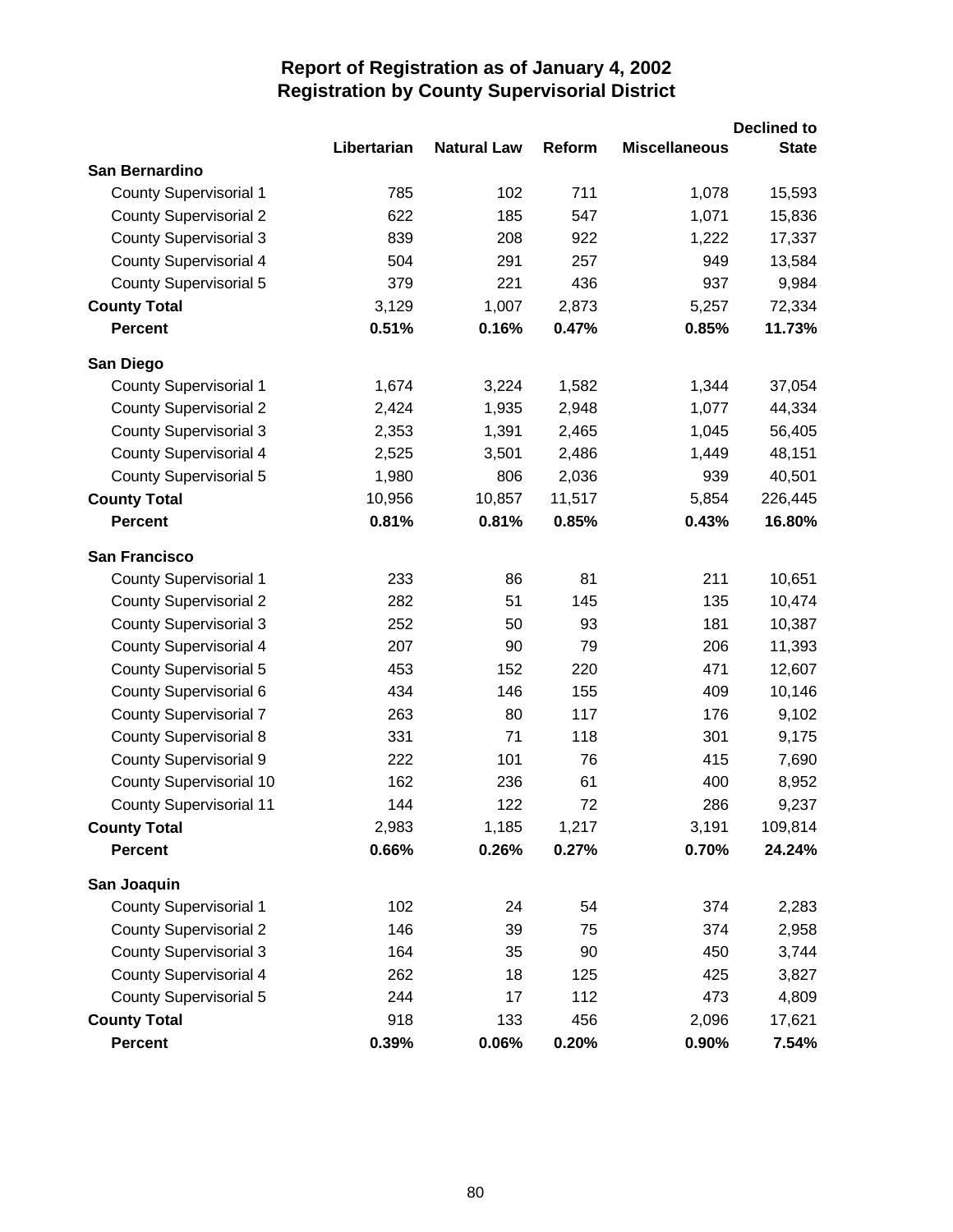|                               | <b>Total</b>      |                   |            | American    |       |
|-------------------------------|-------------------|-------------------|------------|-------------|-------|
|                               | <b>Registered</b> | <b>Democratic</b> | Republican | Independent | Green |
| San Luis Obispo               |                   |                   |            |             |       |
| <b>County Supervisorial 1</b> | 25,203            | 7,372             | 13,296     | 637         | 194   |
| <b>County Supervisorial 2</b> | 29,690            | 11,768            | 11,290     | 678         | 732   |
| <b>County Supervisorial 3</b> | 27,222            | 10,438            | 11,008     | 620         | 544   |
| <b>County Supervisorial 4</b> | 26,735            | 9,662             | 12,127     | 617         | 225   |
| <b>County Supervisorial 5</b> | 25,065            | 8,352             | 11,240     | 603         | 474   |
| <b>County Total</b>           | 133,915           | 47,592            | 58,961     | 3,155       | 2,169 |
| <b>Percent</b>                |                   | 35.54%            | 44.03%     | 2.36%       | 1.62% |
| <b>San Mateo</b>              |                   |                   |            |             |       |
| <b>County Supervisorial 1</b> | 68,522            | 34,305            | 20,186     | 1,251       | 571   |
| <b>County Supervisorial 2</b> | 70,914            | 34,603            | 20,930     | 1,252       | 587   |
| <b>County Supervisorial 3</b> | 82,478            | 38,357            | 25,260     | 1,585       | 1,271 |
| <b>County Supervisorial 4</b> | 56,796            | 29,827            | 14,333     | 1,022       | 769   |
| <b>County Supervisorial 5</b> | 55,451            | 31,796            | 10,171     | 968         | 406   |
| <b>County Total</b>           | 334,161           | 168,888           | 90,880     | 6,078       | 3,604 |
| <b>Percent</b>                |                   | 50.54%            | 27.20%     | 1.82%       | 1.08% |
| Santa Barbara                 |                   |                   |            |             |       |
| <b>County Supervisorial 1</b> | 42,386            | 19,383            | 12,667     | 896         | 1,296 |
| <b>County Supervisorial 2</b> | 50,077            | 21,689            | 17,550     | 894         | 1,123 |
| <b>County Supervisorial 3</b> | 43,651            | 15,757            | 16,458     | 953         | 907   |
| <b>County Supervisorial 4</b> | 40,773            | 15,106            | 18,353     | 970         | 169   |
| County Supervisorial 5        | 28,096            | 12,155            | 11,066     | 613         | 97    |
| <b>County Total</b>           | 204,983           | 84,090            | 76,094     | 4,326       | 3,592 |
| <b>Percent</b>                |                   | 41.02%            | 37.12%     | 2.11%       | 1.75% |
| <b>Santa Clara</b>            |                   |                   |            |             |       |
| <b>County Supervisorial 1</b> | 162,684           | 70,492            | 58,744     | 3,094       | 948   |
| <b>County Supervisorial 2</b> | 100,787           | 56,499            | 20,022     | 2,059       | 887   |
| <b>County Supervisorial 3</b> | 127,180           | 58,576            | 34,377     | 2,430       | 740   |
| <b>County Supervisorial 4</b> | 154,786           | 73,479            | 48,025     | 3,024       | 1,263 |
| <b>County Supervisorial 5</b> | 185,264           | 79,664            | 60,006     | 2,366       | 2,144 |
| <b>County Total</b>           | 730,701           | 338,710           | 221,174    | 12,973      | 5,982 |
| <b>Percent</b>                |                   | 46.35%            | 30.27%     | 1.78%       | 0.82% |
| <b>Santa Cruz</b>             |                   |                   |            |             |       |
| <b>County Supervisorial 1</b> | 27,233            | 13,616            | 6,994      | 524         | 1,129 |
| <b>County Supervisorial 2</b> | 28,353            | 14,141            | 8,259      | 478         | 831   |
| <b>County Supervisorial 3</b> | 27,169            | 14,991            | 4,022      | 373         | 2,458 |
| <b>County Supervisorial 4</b> | 14,502            | 8,692             | 3,191      | 221         | 141   |
| County Supervisorial 5        | 28,688            | 12,923            | 8,190      | 618         | 1,261 |
| <b>County Total</b>           | 125,945           | 64,363            | 30,656     | 2,214       | 5,820 |
| <b>Percent</b>                |                   | 51.10%            | 24.34%     | 1.76%       | 4.62% |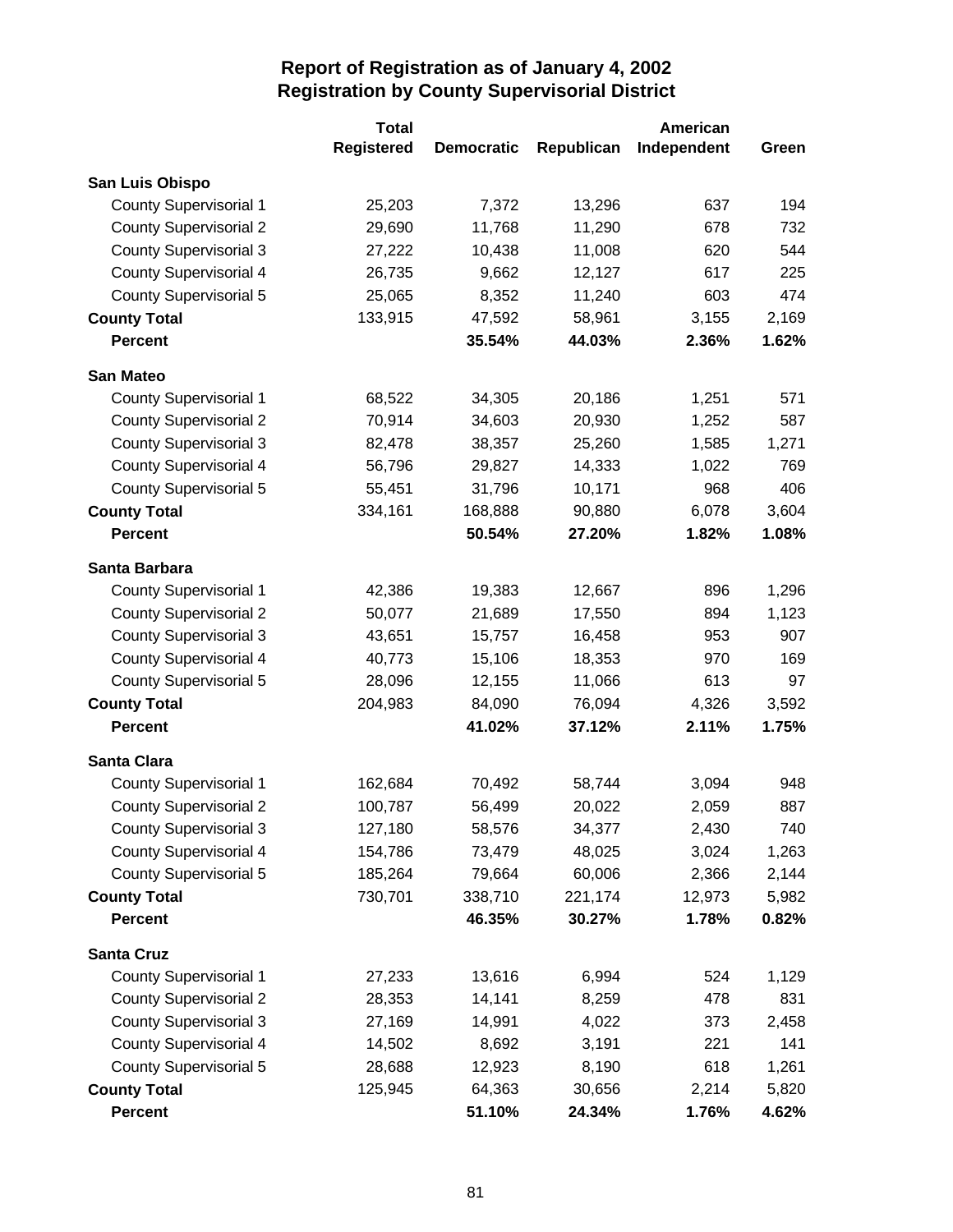|                               |             |                    |        |                      | <b>Declined to</b> |
|-------------------------------|-------------|--------------------|--------|----------------------|--------------------|
|                               | Libertarian | <b>Natural Law</b> | Reform | <b>Miscellaneous</b> | <b>State</b>       |
| San Luis Obispo               |             |                    |        |                      |                    |
| <b>County Supervisorial 1</b> | 136         | 16                 | 101    | 347                  | 3,104              |
| <b>County Supervisorial 2</b> | 231         | 61                 | 130    | 503                  | 4,297              |
| <b>County Supervisorial 3</b> | 221         | 47                 | 103    | 398                  | 3,843              |
| <b>County Supervisorial 4</b> | 186         | 33                 | 128    | 402                  | 3,355              |
| County Supervisorial 5        | 212         | 47                 | 91     | 372                  | 3,674              |
| <b>County Total</b>           | 986         | 204                | 553    | 2,022                | 18,273             |
| <b>Percent</b>                | 0.74%       | 0.15%              | 0.41%  | 1.51%                | 13.65%             |
| <b>San Mateo</b>              |             |                    |        |                      |                    |
| <b>County Supervisorial 1</b> | 295         | 130                | 189    | 227                  | 11,368             |
| <b>County Supervisorial 2</b> | 398         | 131                | 239    | 202                  | 12,572             |
| <b>County Supervisorial 3</b> | 573         | 105                | 416    | 264                  | 14,647             |
| <b>County Supervisorial 4</b> | 403         | 88                 | 217    | 309                  | 9,828              |
| County Supervisorial 5        | 173         | 139                | 112    | 250                  | 11,436             |
| <b>County Total</b>           | 1,842       | 593                | 1,173  | 1,252                | 59,851             |
| <b>Percent</b>                | 0.55%       | 0.18%              | 0.35%  | 0.37%                | 17.91%             |
| Santa Barbara                 |             |                    |        |                      |                    |
| <b>County Supervisorial 1</b> | 326         | 92                 | 267    | 761                  | 6,698              |
| <b>County Supervisorial 2</b> | 330         | 93                 | 247    | 708                  | 7,443              |
| <b>County Supervisorial 3</b> | 370         | 69                 | 212    | 605                  | 8,320              |
| County Supervisorial 4        | 204         | 36                 | 231    | 466                  | 5,238              |
| <b>County Supervisorial 5</b> | 147         | 31                 | 216    | 336                  | 3,435              |
| <b>County Total</b>           | 1,377       | 321                | 1,173  | 2,876                | 31,134             |
| <b>Percent</b>                | 0.67%       | 0.16%              | 0.57%  | 1.40%                | 15.19%             |
| <b>Santa Clara</b>            |             |                    |        |                      |                    |
| <b>County Supervisorial 1</b> | 1,099       | 187                | 631    | 399                  | 27,090             |
| <b>County Supervisorial 2</b> | 704         | 163                | 514    | 628                  | 19,311             |
| <b>County Supervisorial 3</b> | 872         | 156                | 646    | 497                  | 28,886             |
| <b>County Supervisorial 4</b> | 1,316       | 212                | 819    | 381                  | 26,267             |
| County Supervisorial 5        | 1,430       | 219                | 762    | 534                  | 38,139             |
| <b>County Total</b>           | 5,421       | 937                | 3,372  | 2,439                | 139,693            |
| <b>Percent</b>                | 0.74%       | 0.13%              | 0.46%  | 0.33%                | 19.12%             |
| <b>Santa Cruz</b>             |             |                    |        |                      |                    |
| County Supervisorial 1        | 266         | 45                 | 188    | 269                  | 4,202              |
| <b>County Supervisorial 2</b> | 246         | 52                 | 145    | 259                  | 3,942              |
| <b>County Supervisorial 3</b> | 279         | 69                 | 134    | 357                  | 4,486              |
| <b>County Supervisorial 4</b> | 60          | 24                 | 36     | 147                  | 1,990              |
| County Supervisorial 5        | 476         | 46                 | 174    | 322                  | 4,678              |
| <b>County Total</b>           | 1,327       | 236                | 677    | 1,354                | 19,298             |
| Percent                       | 1.05%       | 0.19%              | 0.54%  | 1.08%                | 15.32%             |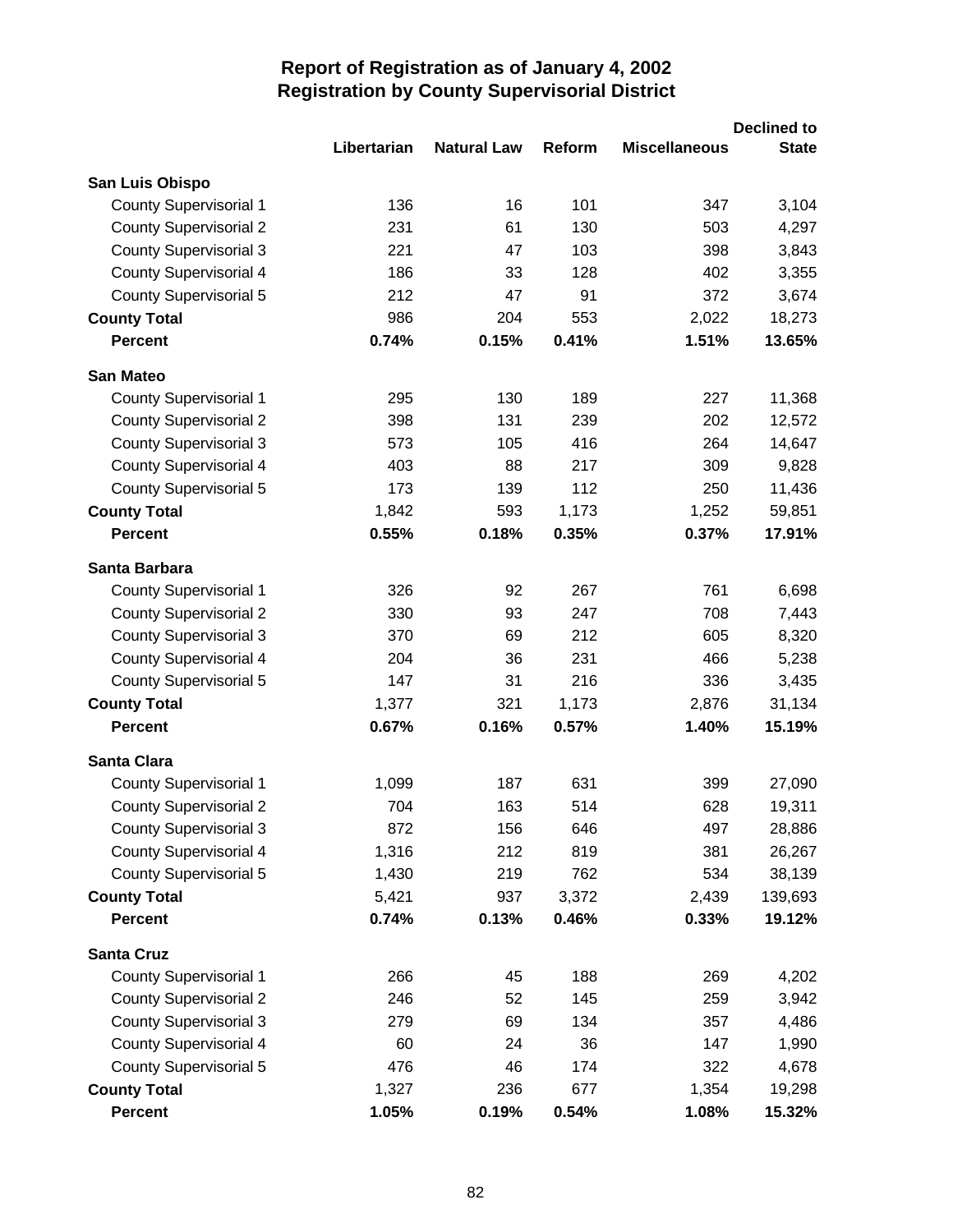|                               | <b>Total</b>      |                   |            | American    |                  |
|-------------------------------|-------------------|-------------------|------------|-------------|------------------|
|                               | <b>Registered</b> | <b>Democratic</b> | Republican | Independent | Green            |
| <b>Shasta</b>                 |                   |                   |            |             |                  |
| <b>County Supervisorial 1</b> | 16,189            | 5,668             | 7,736      | 451         | 118              |
| <b>County Supervisorial 2</b> | 16,479            | 5,873             | 7,712      | 471         | 89               |
| <b>County Supervisorial 3</b> | 16,288            | 5,339             | 8,116      | 465         | 66               |
| <b>County Supervisorial 4</b> | 16,300            | 5,546             | 7,700      | 522         | 78               |
| <b>County Supervisorial 5</b> | 16,617            | 5,654             | 8,243      | 453         | 45               |
| <b>County Total</b>           | 81,873            | 28,080            | 39,507     | 2,362       | 396              |
| <b>Percent</b>                |                   | 34.30%            | 48.25%     | 2.88%       | 0.48%            |
| <b>Sierra</b>                 |                   |                   |            |             |                  |
| <b>County Supervisorial 1</b> | 385               | 141               | 168        | 11          | 4                |
| <b>County Supervisorial 2</b> | 434               | 141               | 176        | 16          | $\overline{7}$   |
| <b>County Supervisorial 3</b> | 526               | 152               | 244        | 18          | 8                |
| <b>County Supervisorial 4</b> | 419               | 164               | 164        | 13          | $\boldsymbol{0}$ |
| <b>County Supervisorial 5</b> | 502               | 187               | 186        | 20          | 3                |
| <b>County Total</b>           | 2,266             | 785               | 938        | 78          | 22               |
| <b>Percent</b>                |                   | 34.64%            | 41.39%     | 3.44%       | 0.97%            |
| <b>Siskiyou</b>               |                   |                   |            |             |                  |
| <b>County Supervisorial 1</b> | 4,323             | 1,631             | 1,920      | 160         | 18               |
| <b>County Supervisorial 2</b> | 5,284             | 2,315             | 1,816      | 128         | 88               |
| <b>County Supervisorial 3</b> | 4,791             | 2,065             | 1,787      | 130         | 43               |
| <b>County Supervisorial 4</b> | 4,969             | 1,804             | 2,305      | 141         | 23               |
| <b>County Supervisorial 5</b> | 4,897             | 1,637             | 2,238      | 166         | 53               |
| <b>County Total</b>           | 24,264            | 9,452             | 10,066     | 725         | 225              |
| <b>Percent</b>                |                   | 38.95%            | 41.49%     | 2.99%       | 0.93%            |
| Solano                        |                   |                   |            |             |                  |
| <b>County Supervisorial 1</b> | 33,218            | 21,290            | 5,986      | 514         | 178              |
| <b>County Supervisorial 2</b> | 38,418            | 20,702            | 10,329     | 734         | 301              |
| <b>County Supervisorial 3</b> | 31,939            | 15,846            | 9,469      | 754         | 147              |
| <b>County Supervisorial 4</b> | 30,971            | 13,194            | 11,599     | 748         | 179              |
| County Supervisorial 5        | 35,929            | 15,601            | 13,320     | 809         | 138              |
| <b>County Total</b>           | 170,475           | 86,633            | 50,703     | 3,559       | 943              |
| <b>Percent</b>                |                   | 50.82%            | 29.74%     | 2.09%       | 0.55%            |
| Sonoma                        |                   |                   |            |             |                  |
| County Supervisorial 1        | 54,464            | 26,336            | 18,306     | 950         | 1,053            |
| <b>County Supervisorial 2</b> | 46,942            | 23,639            | 13,235     | 944         | 1,205            |
| <b>County Supervisorial 3</b> | 43,353            | 22,398            | 11,513     | 945         | 1,230            |
| <b>County Supervisorial 4</b> | 44,966            | 21,554            | 14,838     | 908         | 828              |
| <b>County Supervisorial 5</b> | 45,755            | 25,015            | 10,145     | 818         | 2,329            |
| <b>County Total</b>           | 235,480           | 118,942           | 68,037     | 4,565       | 6,645            |
| <b>Percent</b>                |                   | 50.51%            | 28.89%     | 1.94%       | 2.82%            |
|                               |                   |                   |            |             |                  |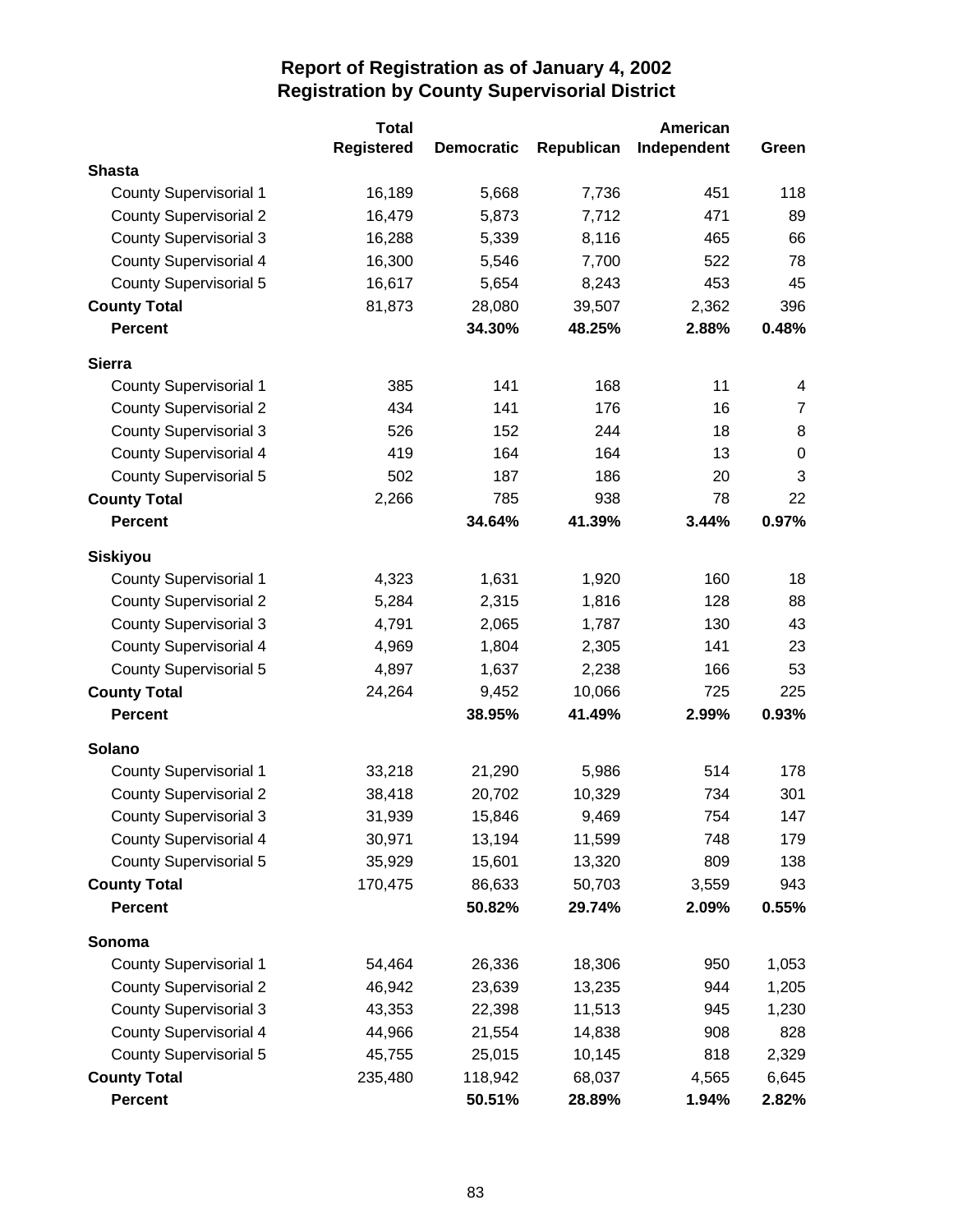|                               | Libertarian    | <b>Natural Law</b> | Reform         | <b>Miscellaneous</b> | <b>Declined to</b><br><b>State</b> |
|-------------------------------|----------------|--------------------|----------------|----------------------|------------------------------------|
| <b>Shasta</b>                 |                |                    |                |                      |                                    |
| <b>County Supervisorial 1</b> | 130            | 10                 | 54             | 54                   | 1,968                              |
| <b>County Supervisorial 2</b> | 127            | 9                  | 48             | 65                   | 2,085                              |
| <b>County Supervisorial 3</b> | 121            | 5                  | 46             | 72                   | 2,058                              |
| <b>County Supervisorial 4</b> | 126            | 13                 | 42             | 65                   | 2,208                              |
| <b>County Supervisorial 5</b> | 118            | 11                 | 44             | 60                   | 1,989                              |
| <b>County Total</b>           | 622            | 48                 | 234            | 316                  | 10,308                             |
| <b>Percent</b>                | 0.76%          | 0.06%              | 0.29%          | 0.39%                | 12.59%                             |
| <b>Sierra</b>                 |                |                    |                |                      |                                    |
| <b>County Supervisorial 1</b> | 4              | $\boldsymbol{0}$   | 1              | 3                    | 53                                 |
| <b>County Supervisorial 2</b> | 10             | 0                  | $\overline{2}$ | 8                    | 74                                 |
| <b>County Supervisorial 3</b> | 8              | 0                  | 3              | 13                   | 80                                 |
| <b>County Supervisorial 4</b> | 3              | 0                  | 1              | 3                    | 71                                 |
| <b>County Supervisorial 5</b> | $\overline{7}$ | 0                  | 0              | $\overline{7}$       | 92                                 |
| <b>County Total</b>           | 32             | $\overline{0}$     | $\overline{7}$ | 34                   | 370                                |
| <b>Percent</b>                | 1.41%          | 0.00%              | 0.31%          | 1.50%                | 16.33%                             |
| <b>Siskiyou</b>               |                |                    |                |                      |                                    |
| <b>County Supervisorial 1</b> | 46             | $\overline{7}$     | 14             | 12                   | 515                                |
| <b>County Supervisorial 2</b> | 54             | 79                 | 15             | 27                   | 762                                |
| <b>County Supervisorial 3</b> | 43             | 24                 | 9              | 12                   | 678                                |
| <b>County Supervisorial 4</b> | 45             | 0                  | 10             | 14                   | 627                                |
| <b>County Supervisorial 5</b> | 83             | 3                  | 17             | 19                   | 681                                |
| <b>County Total</b>           | 271            | 113                | 65             | 84                   | 3,263                              |
| <b>Percent</b>                | 1.12%          | 0.47%              | 0.27%          | 0.35%                | 13.45%                             |
| Solano                        |                |                    |                |                      |                                    |
| <b>County Supervisorial 1</b> | 101            | 35                 | 124            | 202                  | 4,788                              |
| <b>County Supervisorial 2</b> | 202            | 53                 | 167            | 260                  | 5,670                              |
| <b>County Supervisorial 3</b> | 134            | 33                 | 174            | 211                  | 5,171                              |
| <b>County Supervisorial 4</b> | 153            | 19                 | 100            | 155                  | 4,824                              |
| <b>County Supervisorial 5</b> | 174            | 10                 | 129            | 213                  | 5,535                              |
| <b>County Total</b>           | 764            | 150                | 694            | 1,041                | 25,988                             |
| Percent                       | 0.45%          | 0.09%              | 0.41%          | 0.61%                | 15.24%                             |
| Sonoma                        |                |                    |                |                      |                                    |
| <b>County Supervisorial 1</b> | 340            | 47                 | 243            | 388                  | 6,801                              |
| <b>County Supervisorial 2</b> | 376            | 33                 | 228            | 354                  | 6,928                              |
| <b>County Supervisorial 3</b> | 301            | 66                 | 212            | 343                  | 6,345                              |
| <b>County Supervisorial 4</b> | 330            | 45                 | 184            | 290                  | 5,989                              |
| County Supervisorial 5        | 372            | 86                 | 262            | 445                  | 6,283                              |
| <b>County Total</b>           | 1,719          | 277                | 1,129          | 1,820                | 32,346                             |
| Percent                       | 0.73%          | 0.12%              | 0.48%          | 0.77%                | 13.74%                             |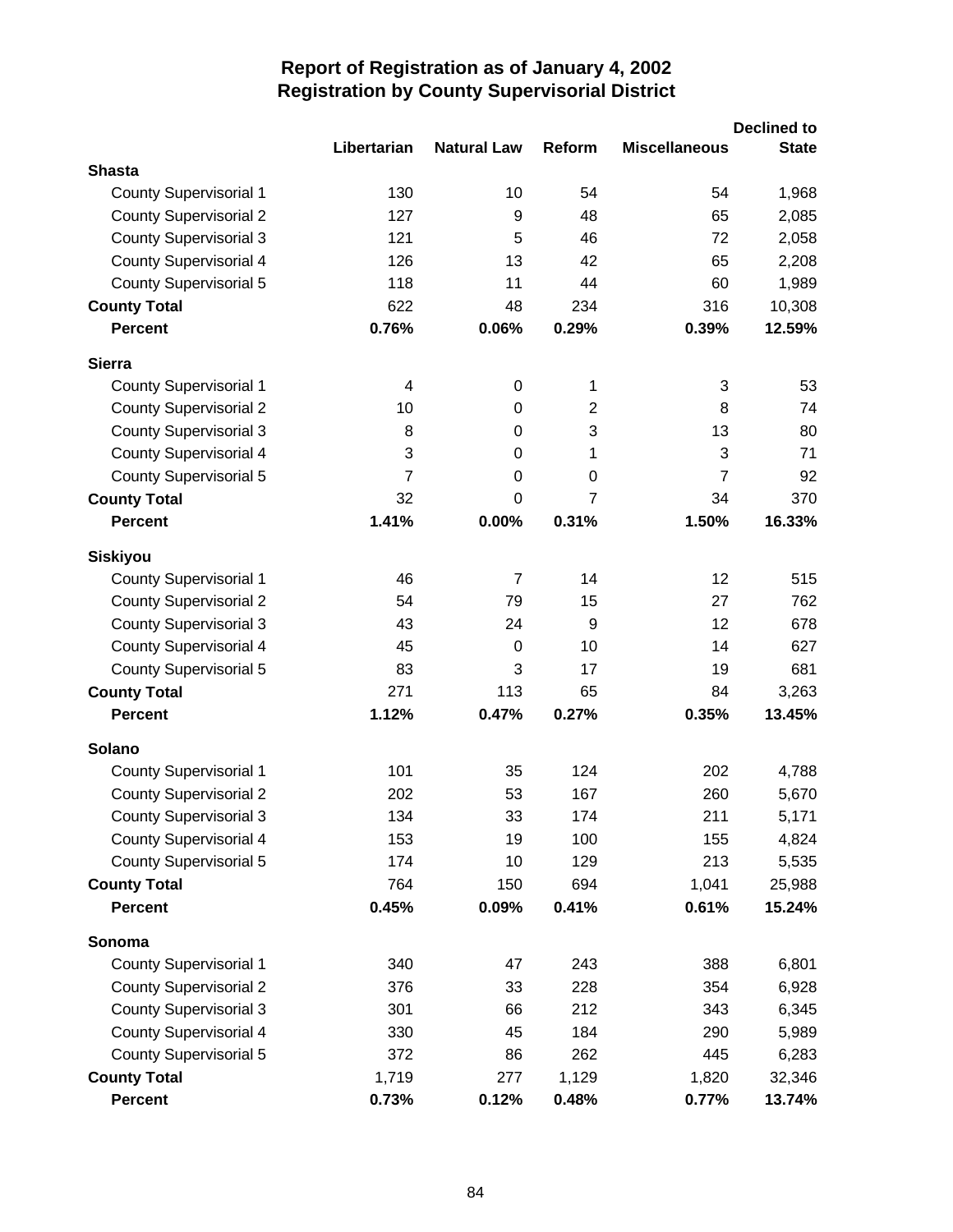|                               | <b>Total</b>      |                   |            | <b>American</b> |       |
|-------------------------------|-------------------|-------------------|------------|-----------------|-------|
|                               | <b>Registered</b> | <b>Democratic</b> | Republican | Independent     | Green |
| <b>Stanislaus</b>             |                   |                   |            |                 |       |
| <b>County Supervisorial 1</b> | 40,830            | 16,722            | 17,837     | 1,011           | 111   |
| <b>County Supervisorial 2</b> | 42,468            | 17,531            | 18,870     | 880             | 150   |
| <b>County Supervisorial 3</b> | 34,582            | 14,846            | 14,554     | 801             | 91    |
| <b>County Supervisorial 4</b> | 43,637            | 17,859            | 19,465     | 885             | 178   |
| <b>County Supervisorial 5</b> | 32,378            | 15,645            | 11,832     | 819             | 73    |
| <b>County Total</b>           | 193,895           | 82,603            | 82,558     | 4,396           | 603   |
| <b>Percent</b>                |                   | 42.60%            | 42.58%     | 2.27%           | 0.31% |
| <b>Sutter</b>                 |                   |                   |            |                 |       |
| <b>County Supervisorial 1</b> | 6,532             | 2,677             | 2,840      | 167             | 18    |
| <b>County Supervisorial 2</b> | 5,150             | 2,131             | 2,118      | 141             | 20    |
| <b>County Supervisorial 3</b> | 8,688             | 2,740             | 4,751      | 183             | 25    |
| <b>County Supervisorial 4</b> | 8,140             | 2,745             | 4,169      | 193             | 19    |
| <b>County Supervisorial 5</b> | 8,073             | 2,610             | 4,277      | 166             | 19    |
| <b>County Total</b>           | 36,583            | 12,903            | 18,155     | 850             | 101   |
| <b>Percent</b>                |                   | 35.27%            | 49.63%     | 2.32%           | 0.28% |
| <b>Tehama</b>                 |                   |                   |            |                 |       |
| <b>County Supervisorial 1</b> | 5,968             | 2,179             | 2,784      | 179             | 21    |
| <b>County Supervisorial 2</b> | 5,030             | 2,034             | 2,109      | 200             | 14    |
| <b>County Supervisorial 3</b> | 5,168             | 1,941             | 2,360      | 189             | 15    |
| <b>County Supervisorial 4</b> | 4,542             | 1,832             | 1,900      | 181             | 17    |
| <b>County Supervisorial 5</b> | 5,267             | 2,140             | 2,172      | 190             | 21    |
| <b>County Total</b>           | 25,975            | 10,126            | 11,325     | 939             | 88    |
| <b>Percent</b>                |                   | 38.98%            | 43.60%     | 3.62%           | 0.34% |
| <b>Trinity</b>                |                   |                   |            |                 |       |
| <b>County Supervisorial 1</b> | 1,625             | 604               | 754        | 42              | 19    |
| <b>County Supervisorial 2</b> | 1,625             | 556               | 752        | 56              | 20    |
| <b>County Supervisorial 3</b> | 1,352             | 529               | 521        | 60              | 22    |
| <b>County Supervisorial 4</b> | 1,592             | 643               | 623        | 41              | 33    |
| <b>County Supervisorial 5</b> | 1,461             | 618               | 507        | 49              | 37    |
| <b>County Total</b>           | 7,655             | 2,950             | 3,157      | 248             | 131   |
| <b>Percent</b>                |                   | 38.54%            | 41.24%     | 3.24%           | 1.71% |
| <b>Tulare</b>                 |                   |                   |            |                 |       |
| <b>County Supervisorial 1</b> | 24,370            | 8,738             | 11,936     | 595             | 100   |
| <b>County Supervisorial 2</b> | 21,692            | 9,801             | 8,917      | 486             | 32    |
| <b>County Supervisorial 3</b> | 33,503            | 10,981            | 17,615     | 713             | 120   |
| <b>County Supervisorial 4</b> | 18,481            | 7,993             | 8,001      | 343             | 33    |
| <b>County Supervisorial 5</b> | 21,884            | 8,752             | 9,752      | 634             | 77    |
| <b>County Total</b>           | 119,930           | 46,265            | 56,221     | 2,771           | 362   |
| <b>Percent</b>                |                   | 38.58%            | 46.88%     | 2.31%           | 0.30% |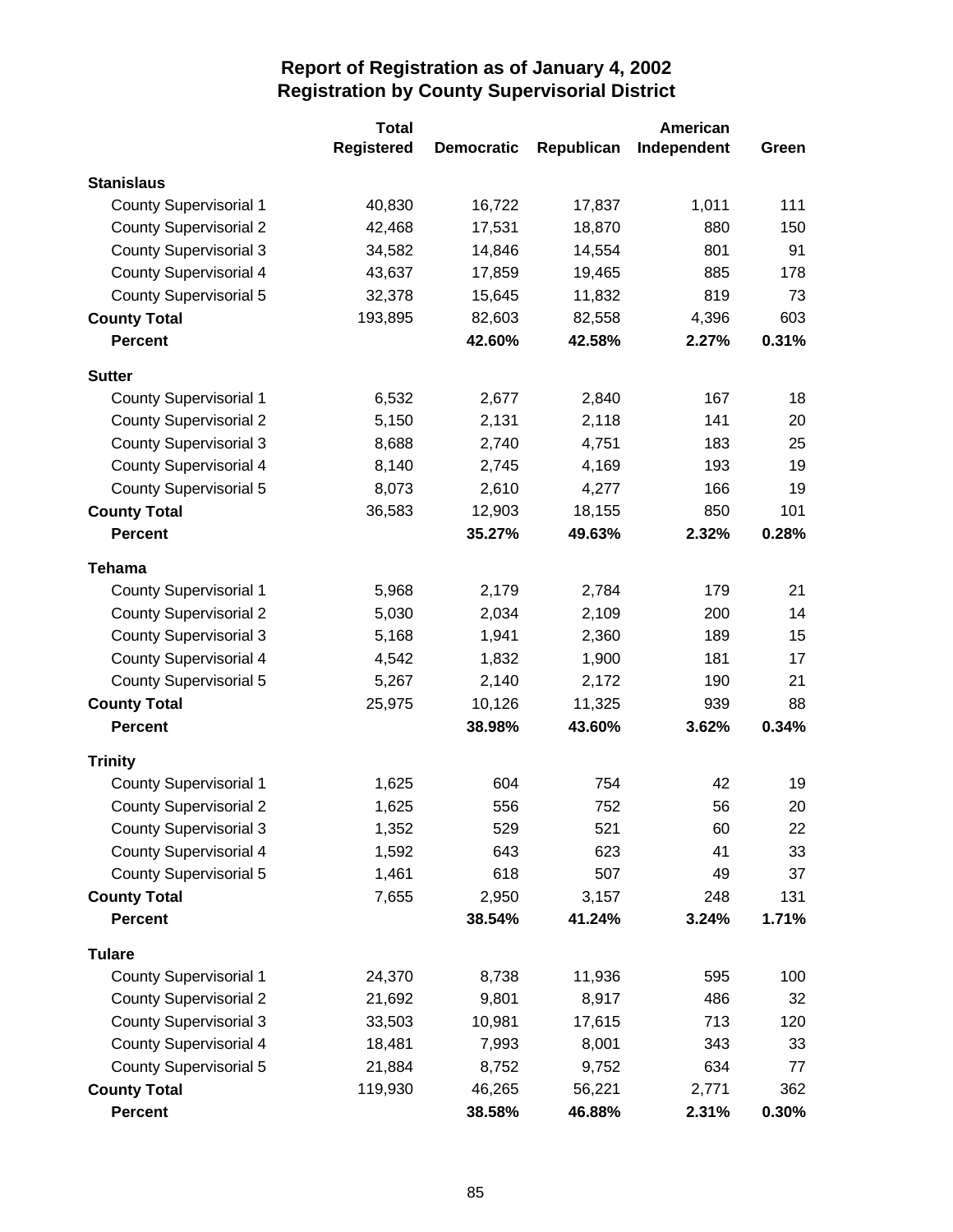|                               |             |                    |        |                      | <b>Declined to</b> |
|-------------------------------|-------------|--------------------|--------|----------------------|--------------------|
|                               | Libertarian | <b>Natural Law</b> | Reform | <b>Miscellaneous</b> | <b>State</b>       |
| <b>Stanislaus</b>             |             |                    |        |                      |                    |
| <b>County Supervisorial 1</b> | 168         | 24                 | 218    | 361                  | 4,378              |
| <b>County Supervisorial 2</b> | 169         | 33                 | 131    | 413                  | 4,291              |
| <b>County Supervisorial 3</b> | 144         | 45                 | 176    | 322                  | 3,603              |
| <b>County Supervisorial 4</b> | 205         | 21                 | 244    | 394                  | 4,386              |
| <b>County Supervisorial 5</b> | 178         | 30                 | 116    | 307                  | 3,378              |
| <b>County Total</b>           | 864         | 153                | 885    | 1,797                | 20,036             |
| <b>Percent</b>                | 0.45%       | 0.08%              | 0.46%  | 0.93%                | 10.33%             |
| <b>Sutter</b>                 |             |                    |        |                      |                    |
| <b>County Supervisorial 1</b> | 36          | 1                  | 8      | 269                  | 516                |
| <b>County Supervisorial 2</b> | 57          | 5                  | 10     | 210                  | 458                |
| <b>County Supervisorial 3</b> | 28          | 0                  | 16     | 243                  | 702                |
| <b>County Supervisorial 4</b> | 34          | 5                  | 15     | 290                  | 670                |
| County Supervisorial 5        | 43          | 5                  | 17     | 246                  | 690                |
| <b>County Total</b>           | 198         | 16                 | 66     | 1,258                | 3,036              |
| <b>Percent</b>                | 0.54%       | 0.04%              | 0.18%  | 3.44%                | 8.30%              |
| <b>Tehama</b>                 |             |                    |        |                      |                    |
| <b>County Supervisorial 1</b> | 39          | 3                  | 18     | 43                   | 702                |
| <b>County Supervisorial 2</b> | 53          | 3                  | 12     | 48                   | 557                |
| <b>County Supervisorial 3</b> | 40          | 3                  | 16     | 46                   | 558                |
| <b>County Supervisorial 4</b> | 36          | 1                  | 11     | 43                   | 521                |
| County Supervisorial 5        | 36          | 4                  | 24     | 54                   | 626                |
| <b>County Total</b>           | 204         | 14                 | 81     | 234                  | 2,964              |
| <b>Percent</b>                | 0.79%       | 0.05%              | 0.31%  | 0.90%                | 11.41%             |
| <b>Trinity</b>                |             |                    |        |                      |                    |
| <b>County Supervisorial 1</b> | 16          | 4                  | 3      | 24                   | 159                |
| <b>County Supervisorial 2</b> | 16          | 1                  | 5      | 28                   | 191                |
| <b>County Supervisorial 3</b> | 17          | 1                  | 6      | 24                   | 172                |
| <b>County Supervisorial 4</b> | 19          | 3                  | 6      | 35                   | 189                |
| County Supervisorial 5        | 27          | $\overline{2}$     | 3      | 30                   | 188                |
| <b>County Total</b>           | 95          | 11                 | 23     | 141                  | 899                |
| <b>Percent</b>                | 1.24%       | 0.14%              | 0.30%  | 1.84%                | 11.74%             |
| <b>Tulare</b>                 |             |                    |        |                      |                    |
| County Supervisorial 1        | 95          | 23                 | 49     | 101                  | 2,733              |
| <b>County Supervisorial 2</b> | 67          | 23                 | 41     | 86                   | 2,239              |
| <b>County Supervisorial 3</b> | 152         | 40                 | 58     | 77                   | 3,747              |
| <b>County Supervisorial 4</b> | 61          | 25                 | 40     | 89                   | 1,896              |
| <b>County Supervisorial 5</b> | 92          | 26                 | 61     | 110                  | 2,380              |
| <b>County Total</b>           | 467         | 137                | 249    | 463                  | 12,995             |
| <b>Percent</b>                | 0.39%       | 0.11%              | 0.21%  | 0.39%                | 10.84%             |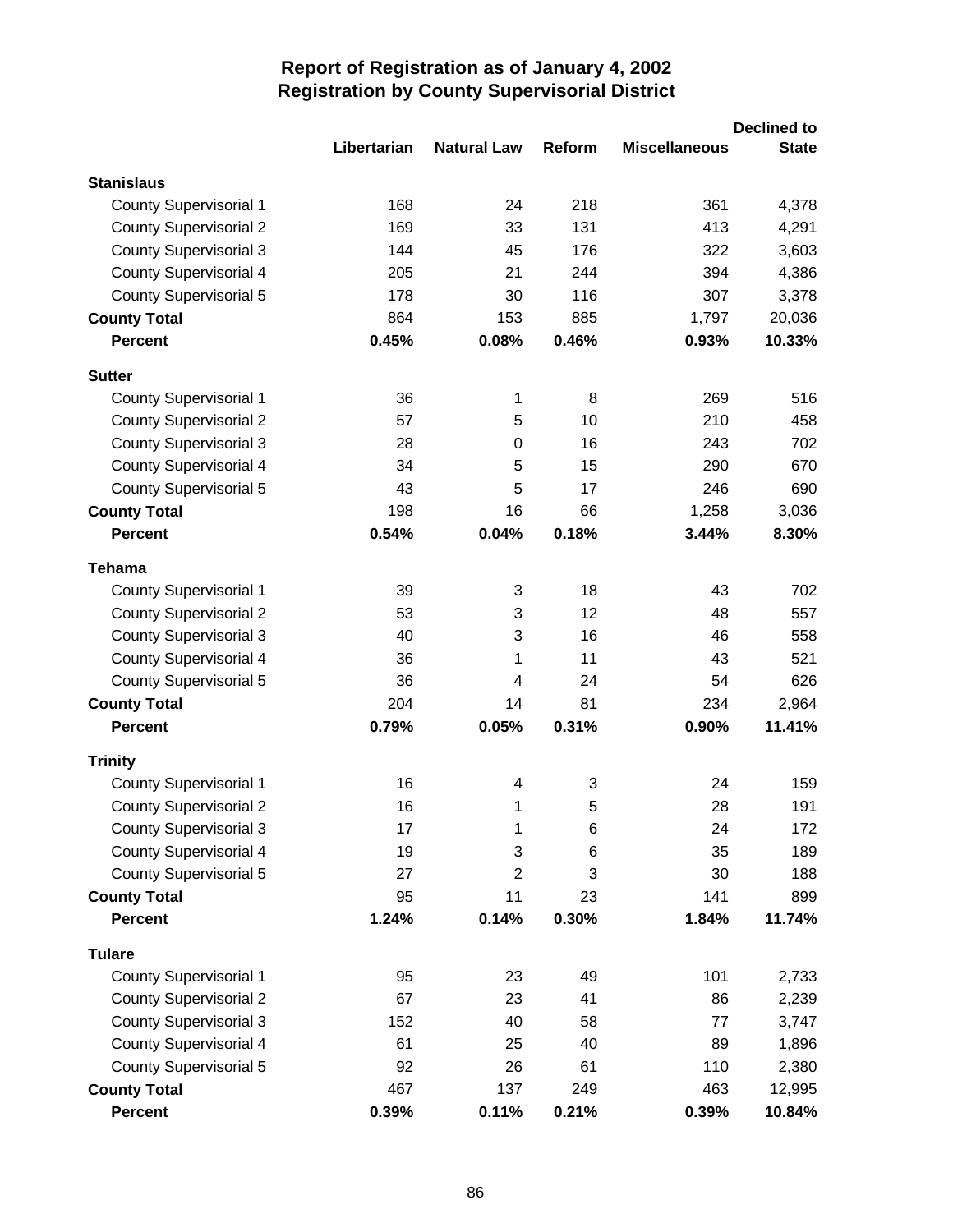|                                     | <b>Total</b> |                     |                     | American         |                  |
|-------------------------------------|--------------|---------------------|---------------------|------------------|------------------|
|                                     | Registered   | <b>Democratic</b>   | Republican          | Independent      | Green            |
| <b>Tuolumne</b>                     |              |                     |                     |                  |                  |
| <b>County Supervisorial 1</b>       | 6,118        | 2,614               | 2,491               | 128              | 86               |
| <b>County Supervisorial 2</b>       | 6,016        | 2,350               | 2,636               | 190              | 55               |
| <b>County Supervisorial 3</b>       | 5,728        | 2,234               | 2,533               | 140              | 45               |
| <b>County Supervisorial 4</b>       | 5,869        | 2,262               | 2,690               | 149              | 43               |
| <b>County Supervisorial 5</b>       | 6,387        | 2,720               | 2,558               | 193              | 52               |
| <b>County Total</b>                 | 30,118       | 12,180              | 12,908              | 800              | 281              |
| <b>Percent</b>                      |              | 40.44%              | 42.86%              | 2.66%            | 0.93%            |
| Ventura                             |              |                     |                     |                  |                  |
| <b>County Supervisorial 1</b>       | 88,511       | 36,643              | 33,220              | 2,141            | 1,600            |
| <b>County Supervisorial 2</b>       | 86,717       | 27,377              | 42,302              | 1,691            | 494              |
| <b>County Supervisorial 3</b>       | 74,068       | 30,291              | 30,500              | 1,688            | 426              |
| <b>County Supervisorial 4</b>       | 81,558       | 25,898              | 39,288              | 2,120            | 451              |
| <b>County Supervisorial 5</b>       | 53,222       | 29,371              | 13,198              | 1,236            | 313              |
| <b>County Total</b>                 | 384,076      | 149,580             | 158,508             | 8,876            | 3,284            |
| <b>Percent</b>                      |              | 38.95%              | 41.27%              | 2.31%            | 0.86%            |
| Yolo                                |              |                     |                     |                  |                  |
| <b>County Supervisorial 1</b>       | 14,524       | 7,576               | 3,935               | 380              | 119              |
| <b>County Supervisorial 2</b>       | 14,544       | 7,724               | 3,030               | 195              | 684              |
| <b>County Supervisorial 3</b>       | 13,699       | 6,428               | 4,828               | 327              | 112              |
| <b>County Supervisorial 4</b>       | 17,531       | 8,887               | 4,521               | 266              | 530              |
| <b>County Supervisorial 5</b>       | 15,060       | 6,547               | 5,985               | 375              | 113              |
| <b>County Total</b>                 | 75,358       | 37,162              | 22,299              | 1,543            | 1,558            |
| <b>Percent</b>                      |              | 49.31%              | 29.59%              | 2.05%            | 2.07%            |
| Yuba                                |              |                     |                     |                  |                  |
| <b>County Supervisorial 1</b>       | 3,494        | 1,515               | 1,252               | 149              | 14               |
| <b>County Supervisorial 2</b>       | 4,966        | 2,122               | 2,035               | 145              | 26               |
| <b>County Supervisorial 3</b>       | 4,880        | 2,292               | 1,627               | 206              | 15               |
| <b>County Supervisorial 4</b>       | 4,519        | 1,626               | 2,096               | 146              | 14               |
| <b>County Supervisorial 5</b>       | 5,972        | 1,926               | 2,845               | 187              | 70               |
| <b>County Total</b>                 | 23,831       | 9,481               | 9,855               | 833              | 139              |
| <b>Percent</b>                      |              | 39.78%              | 41.35%              | 3.50%            | 0.58%            |
| <b>StateTotal</b><br><b>Percent</b> | 15,243,600   | 6,885,849<br>45.17% | 5,329,207<br>34.96% | 308,610<br>2.02% | 144,031<br>0.94% |